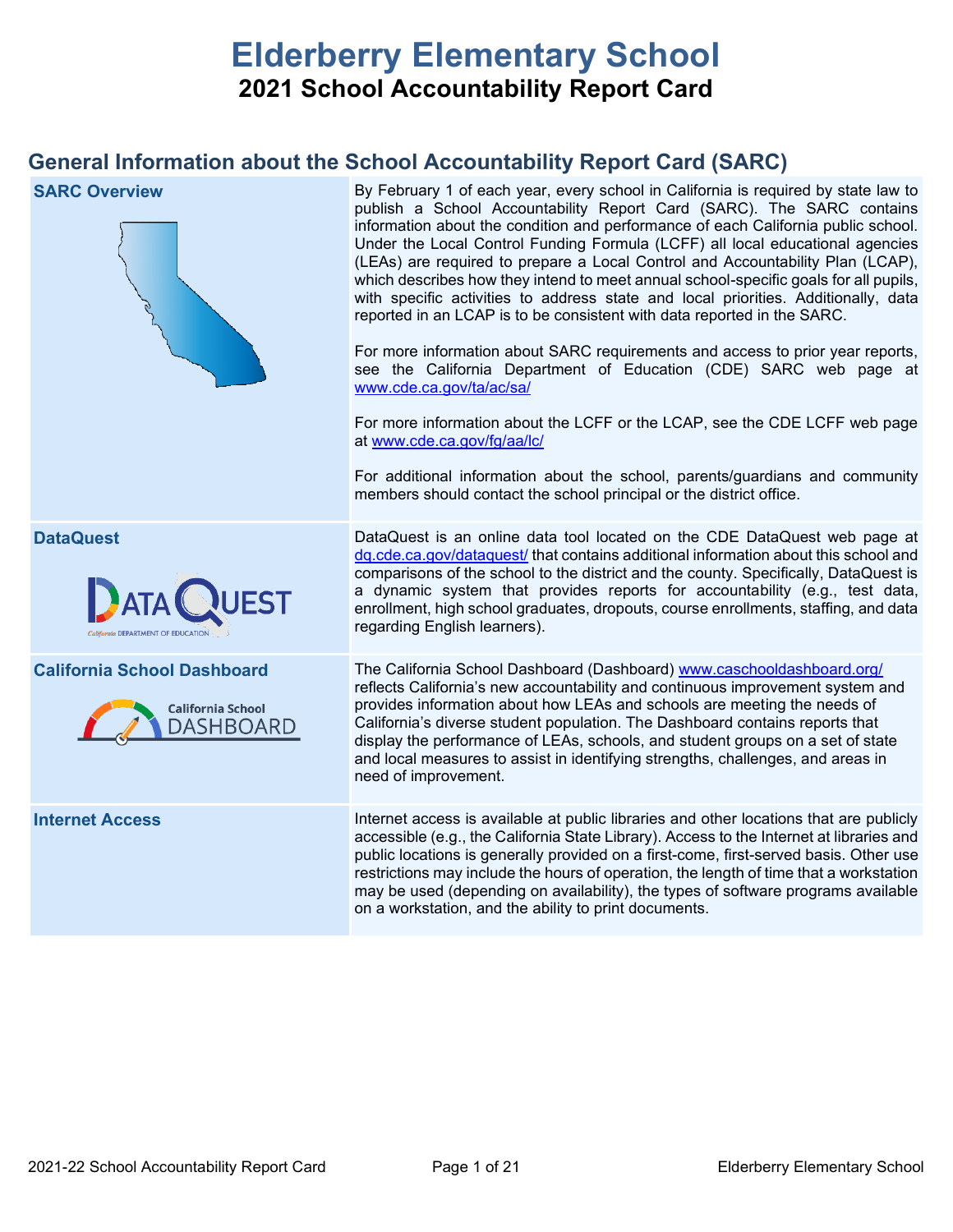## **2021-22 School Contact Information**

| <b>School Name</b>                                | <b>Elderberry Elementary School</b> |
|---------------------------------------------------|-------------------------------------|
| <b>Street</b>                                     | 950 N. Elderberry Ave               |
| City, State, Zip                                  | Ontario, CA 91762                   |
| <b>Phone Number</b>                               | 909-472-3982                        |
| <b>Principal</b>                                  | Arai Morales                        |
| <b>Email Address</b>                              | arai.morales@omsd.net               |
| <b>School Website</b>                             | https://www.omsd.net/Domain/17      |
| County-District-School (CDS) Code 3667819-6036248 |                                     |

| <b>2021-22 District Contact Information</b> |                                   |  |  |  |  |
|---------------------------------------------|-----------------------------------|--|--|--|--|
| <b>District Name</b>                        | Ontario-Montclair School District |  |  |  |  |
| <b>Phone Number</b>                         | $(909)$ 459-2500                  |  |  |  |  |
| Superintendent                              | Dr. James Q. Hammond              |  |  |  |  |
| <b>Email Address</b>                        | info@omsd.net                     |  |  |  |  |
| <b>District Website Address</b>             | https://www.omsd.net              |  |  |  |  |

### **2021-22 School Overview**

Elderberry School is located in the city of Ontario and has been educating the children of the community for over 60 years. Elderberry has approximately 650 Transitional Kindergarten through sixth-grade students on a traditional year calendar. We have a diverse population with several different ethnic groups and languages represented. Elderberry is a focused, effective and enthusiastic learning school community. For the 2020-2021 school year, we were recognized as a Gold PBIS school for the fifth year in a row. We were also recognized as a USDA Healthier US School Gold Level. For outstanding collaboration and support toward our learning community during the COVID crisis, we were awarded the PBIS Community Cares recognition. Due to improving student outcomes and closing the achievement gap, Elderberry was recognized as an ERP Honor Roll School in 2020-2021. In the 2015-2016 school year, we were recognized as a Gold Ribbon School. We were recognized as a California Distinguished School and received the Title One Closing the Achievement Gap Award in 2009-2010 and again in 2010-2011.

Our motto is: Be a Champion! This motto ties directly to our PBIS school-wide expectations of Elderberry Champions are respectful, responsible, honest and strive for academic excellence. We work on ways to be a champion for ourselves and the people around us. Students work hard and strive for academic excellence. Students are ultimately preparing for high school, college and beyond. We pride ourselves in setting high academic standards for all students while meeting each child's individual needs in a nurturing and supportive learning environment. Together, the Elderberry staff and the entire school community is committed that all students receive a world-class education.

We believe a school is a place where students want to be and it is our duty to make learning exciting and engaging for them. All students are held to high academic standards by teachers who believe every child will be successful. Student success is closely monitored through site, district, and state level assessments. This assessment data is used during site and grade level collaboration to plan for and guide instruction. Each student is monitored meticulously for academic growth by an effective team of teachers, Instructional Coach, Data Coach, Intervention Teacher, Assistant Principal and Principal. Instruction is adjusted based on individual and specific student needs approximately every six weeks. Our Outreach Resource Consultant (ORC) provides social-emotional support and arranges resources for students and families in need. Indeed, the Elderberry School community goes above and beyond to meet the needs of all students to ensure academic success.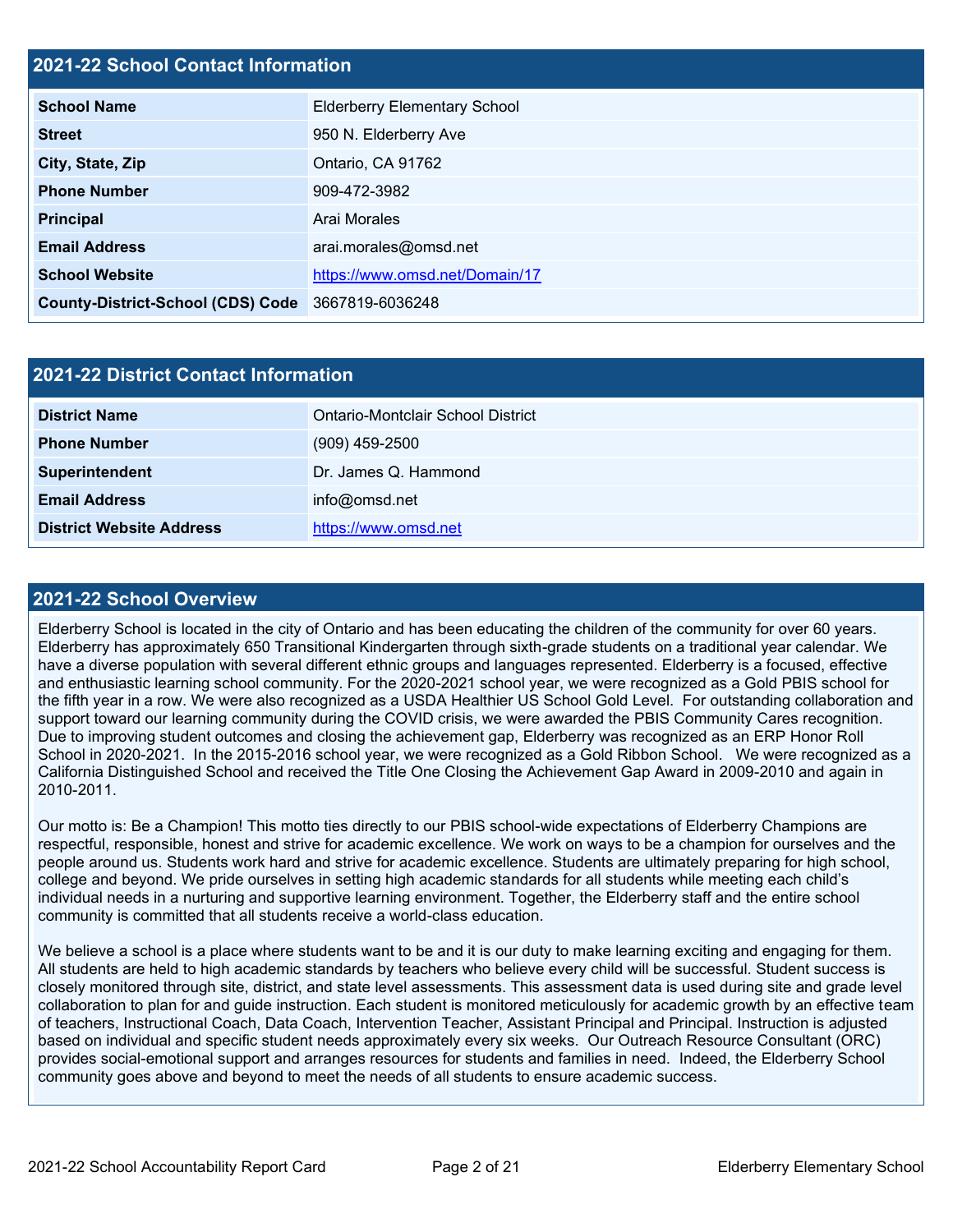### **2021-22 School Overview**

Mission Statement

Whatever it takes, our school staff and community guarantee our commitment to the highest quality education and developing a well-rounded student.

Goals and Objectives

All students within the Elderberry learning community will achieve identified standards in reading, language arts, and math as assessed by multiple measures throughout the year.

All students within the Elderberry learning community will demonstrate growth in English Language Proficiency as assessed by multiple measures throughout the year.

All students within the Elderberry learning community will demonstrate PBIS behavior expectations introduced throughout the year to help develop the whole child.

## **About this School**

| 2020-21 Student Enrollment by Grade Level |                           |  |  |  |  |  |
|-------------------------------------------|---------------------------|--|--|--|--|--|
| <b>Grade Level</b>                        | <b>Number of Students</b> |  |  |  |  |  |
| Kindergarten                              | 84                        |  |  |  |  |  |
| Grade 1                                   | 77                        |  |  |  |  |  |
| Grade 2                                   | 81                        |  |  |  |  |  |
| Grade 3                                   | 82                        |  |  |  |  |  |
| Grade 4                                   | 109                       |  |  |  |  |  |
| Grade 5                                   | 119                       |  |  |  |  |  |
| Grade 6                                   | 94                        |  |  |  |  |  |
| <b>Total Enrollment</b>                   | 646                       |  |  |  |  |  |

## **2020-21 Student Enrollment by Student Group**

| <b>Student Group</b>                   | <b>Percent of Total Enrollment</b> |
|----------------------------------------|------------------------------------|
| <b>Female</b>                          | 49.4                               |
| <b>Male</b>                            | 50.6                               |
| American Indian or Alaska Native       | 1.4                                |
| <b>Asian</b>                           | 0.6                                |
| <b>Black or African American</b>       | 4.3                                |
| <b>Filipino</b>                        | 0.8                                |
| <b>Hispanic or Latino</b>              | 88.4                               |
| Native Hawaiian or Pacific Islander    | 0.5                                |
| <b>Two or More Races</b>               | 0.8                                |
| <b>White</b>                           | 3.3                                |
| <b>English Learners</b>                | 26.2                               |
| <b>Homeless</b>                        | 8                                  |
| <b>Socioeconomically Disadvantaged</b> | 89.2                               |
| <b>Students with Disabilities</b>      | 10.8                               |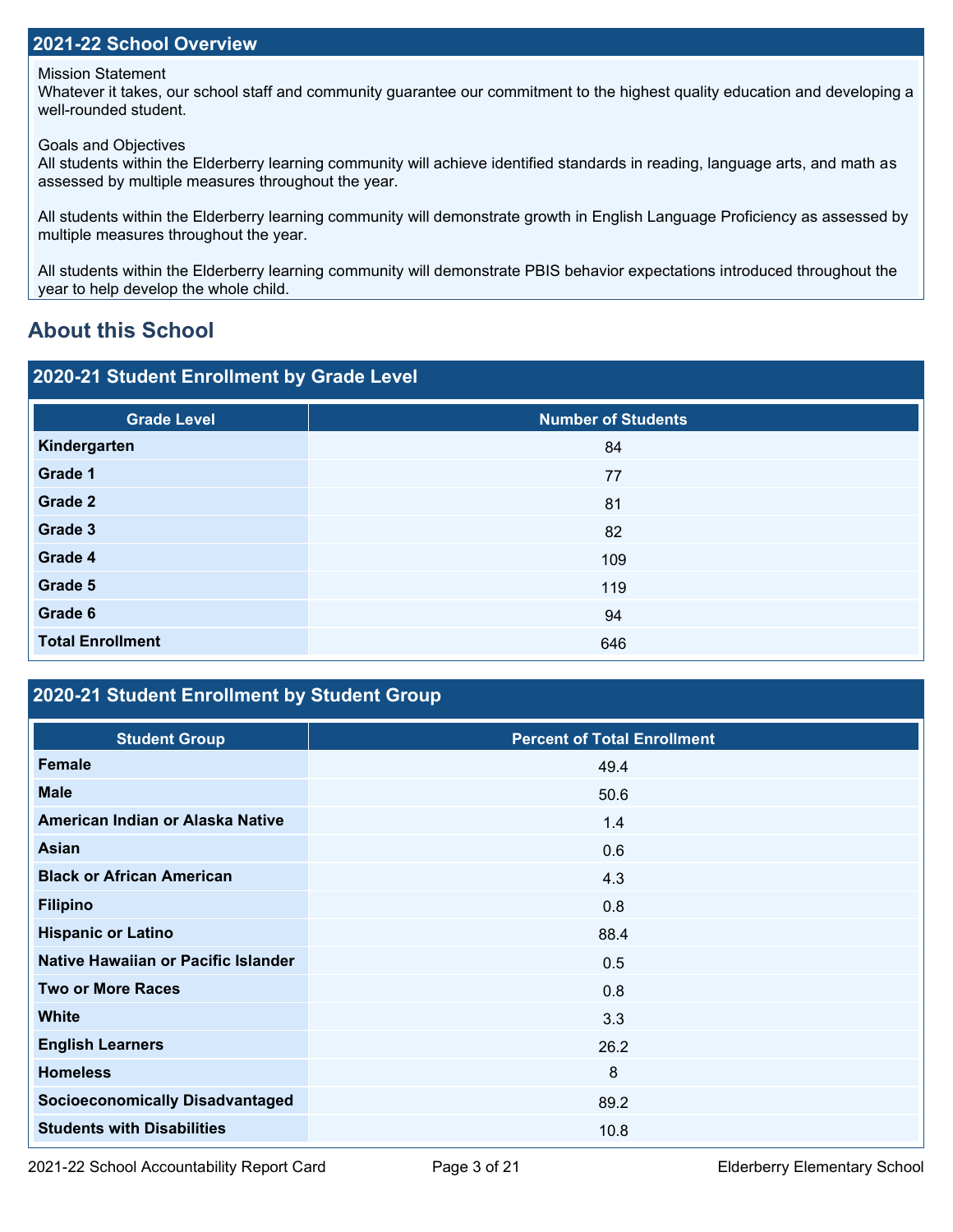## **A. Conditions of Learning State Priority: Basic**

The SARC provides the following information relevant to the State priority: Basic (Priority 1):

- Degree to which teachers are appropriately assigned and fully credentialed in the subject area and for the pupils they are teaching;
	- Pupils have access to standards-aligned instructional materials; and
- School facilities are maintained in good repair

Note: For more information refer to the Updated Teacher Equity Definitions web page at<https://www.cde.ca.gov/pd/ee/teacherequitydefinitions.asp>

# **2019-20 Teacher Preparation and Placement Authorization/Assignment 2019-20 Fully (Preliminary or Clear) Credentialed for Subject and Student Placement (properly assigned) Intern Credential Holders Properly Assigned Teachers Without Credentials and Misassignments ("ineffective" under ESSA) Credentialed Teachers Assigned Out-of-Field ("out-of-field" under ESSA) Unknown Total Teaching Positions**

Note: The data in this table is based on Full Time Equivalent (FTE) status. One FTE equals one staff member working full time; one FTE could also represent two staff members who each work 50 percent of full time. Additionally, an assignment is defined as a position that an educator is assigned to based on setting, subject, and grade level. An authorization is defined as the services that an educator is authorized to provide to students.

## **2019-20 Teachers Without Credentials and Misassignments (considered "ineffective" under ESSA)**

| <b>Authorization/Assignment</b>                              | 2019-20 |
|--------------------------------------------------------------|---------|
| <b>Permits and Waivers</b>                                   |         |
| <b>Misassignments</b>                                        |         |
| <b>Vacant Positions</b>                                      |         |
| <b>Total Teachers Without Credentials and Misassignments</b> |         |

## **2019-20 Credentialed Teachers Assigned Out-of-Field (considered "out-of-field" under ESSA)**

| <b>Indicator</b>                                       | 2019-20 |
|--------------------------------------------------------|---------|
| Credentialed Teachers Authorized on a Permit or Waiver |         |
| <b>Local Assignment Options</b>                        |         |
| <b>Total Out-of-Field Teachers</b>                     |         |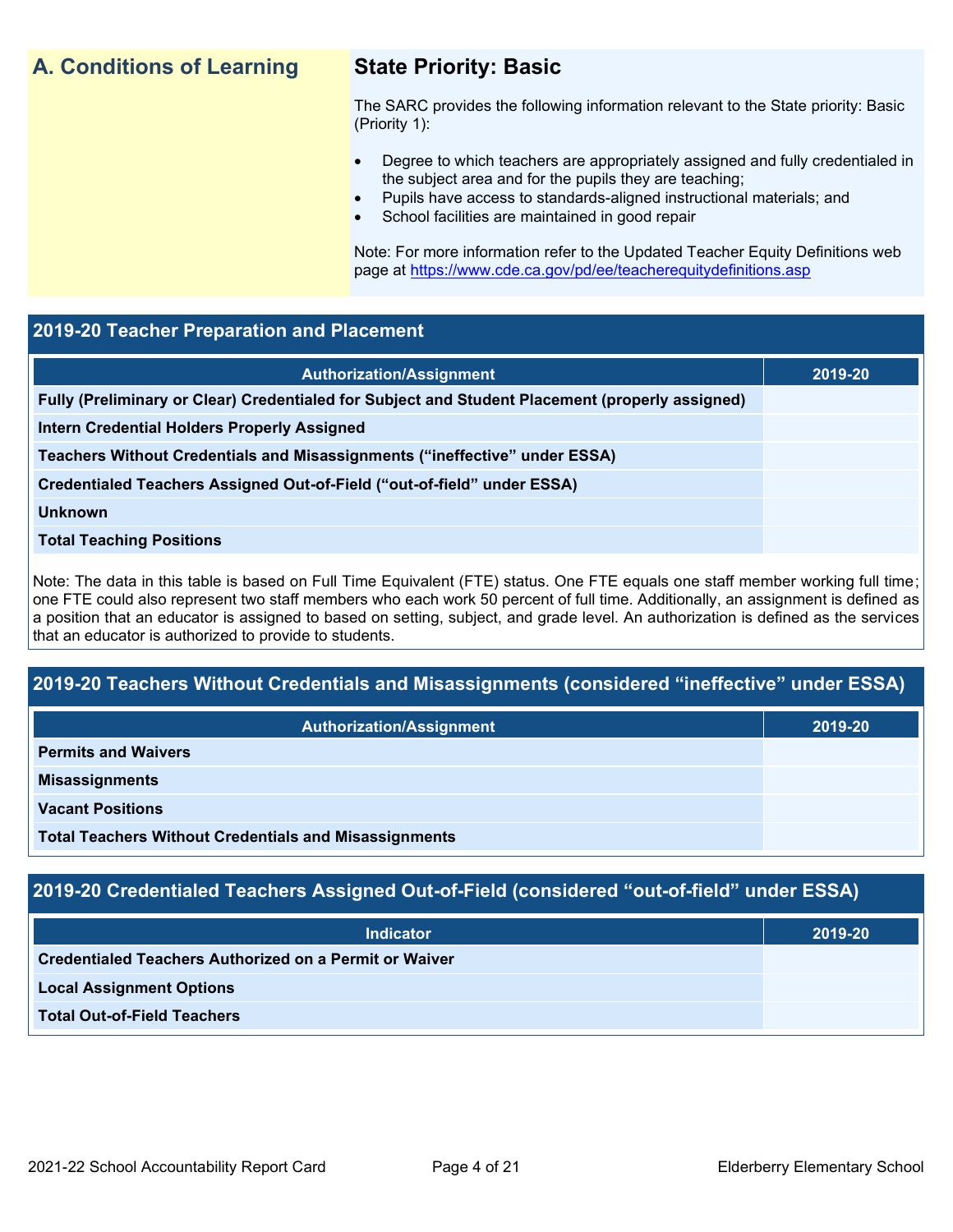| <b>Indicator</b>                                                                                                                                    | 2019-20 |
|-----------------------------------------------------------------------------------------------------------------------------------------------------|---------|
| <b>Misassignments for English Learners</b><br>(a percentage of all the classes with English learners taught by teachers that are misassigned)       |         |
| No credential, permit or authorization to teach<br>(a percentage of all the classes taught by teachers with no record of an authorization to teach) |         |

## **2021-22 Quality, Currency, Availability of Textbooks and Other Instructional Materials**

**Year and month in which the data were collected August 2020** August 2020

| <b>Subject</b>                    | Textbooks and Other Instructional Materials/year of<br><b>Adoption</b>                                                                                                                                                                                                                                                                                                                                                                                                               | <b>From</b><br><b>Most</b><br><b>Recent</b><br><b>Adoption</b> | <b>Percent</b><br><b>Students</b><br><b>Lacking Own</b><br><b>Assigned</b><br><b>Copy</b> |
|-----------------------------------|--------------------------------------------------------------------------------------------------------------------------------------------------------------------------------------------------------------------------------------------------------------------------------------------------------------------------------------------------------------------------------------------------------------------------------------------------------------------------------------|----------------------------------------------------------------|-------------------------------------------------------------------------------------------|
| <b>Reading/Language Arts</b>      | TK Big Day (Houghton-Mifflin-Harcourt) - Adopted 2016<br>K-6 Wonders (McGraw-Hill) - Adopted 2016                                                                                                                                                                                                                                                                                                                                                                                    | Yes                                                            | 0%                                                                                        |
| <b>Mathematics</b>                | TK-8 - Eureka Math (Great Minds)- Adopted 2015* and then<br>in 2018* for Dual Immersion program.<br>K-8 mathematics materials were selected by OMSD<br>stakeholders to adopt due to the level of rigor of the program<br>and a strong alignment with the California State Standards.<br>*TK mathematics materials are from the most recent local<br>adoption.<br>Integrated Math, High School Credit Course, Houghton Mifflin<br>Harcourt, Integrated Math I, 2015 adopted May, 2020 | No                                                             | 0%                                                                                        |
| <b>Science</b>                    | TK- Big Day Houghton-Mifflin- Adopted 2016<br>K-5 California Inspire Science (McGraw Hill) - Adopted 2019<br>6-8 California Inspire Science-Preferred Integrated (McGraw<br>Hill) - Adopted 2019                                                                                                                                                                                                                                                                                     | Yes                                                            | 0%                                                                                        |
| <b>History-Social Science</b>     | TK Big Day (Houghton-Mifflin-Harcourt) - Adopted 2016<br>K-5 California Vistas (Macmillan/McGraw-Hill) - Adopted<br>2006*<br>6-8 My World Interactive (Pearson) - Adopted 2018<br>*K-5 History/Social Science materials are not from the most<br>recent state adoption; however, the district has determined<br>through local review that the materials are still aligned to<br>current state standards.                                                                             | Yes                                                            | 0%                                                                                        |
| <b>Foreign Language</b>           | *Spanish II S, High School Credit Course, Vista, Imagina, 4th<br>Edition, adopted May 2020 - *Not from the most recent state<br>adoption.<br>Spanish for Native Speakers, McDougal Littel, Tu Mundo,<br>2008, adopted July 2008<br>Beginning Spanish, Prentice Hall, Realidades, 2008, adopted<br><b>July 2008</b>                                                                                                                                                                   | Yes                                                            | 0%                                                                                        |
| <b>Health</b>                     | K-8 Focus on You (Charles Merrill Publishing) - Adopted<br>1984                                                                                                                                                                                                                                                                                                                                                                                                                      | No                                                             | 0%                                                                                        |
| <b>Visual and Performing Arts</b> | TK-6 Theatre Arts Connection (SRA/McGraw-Hill) - Adopted<br>2008<br>TK-6 Art Connection (SRA/McGraw-Hill) - Adopted 2008<br>TK-8 CA Spotlight on Music (McGraw-Hill) - Adopted 2008<br>6-8 Middle School Art Series (McGraw-Hill) - Adopted 2008                                                                                                                                                                                                                                     | Yes                                                            | 0%                                                                                        |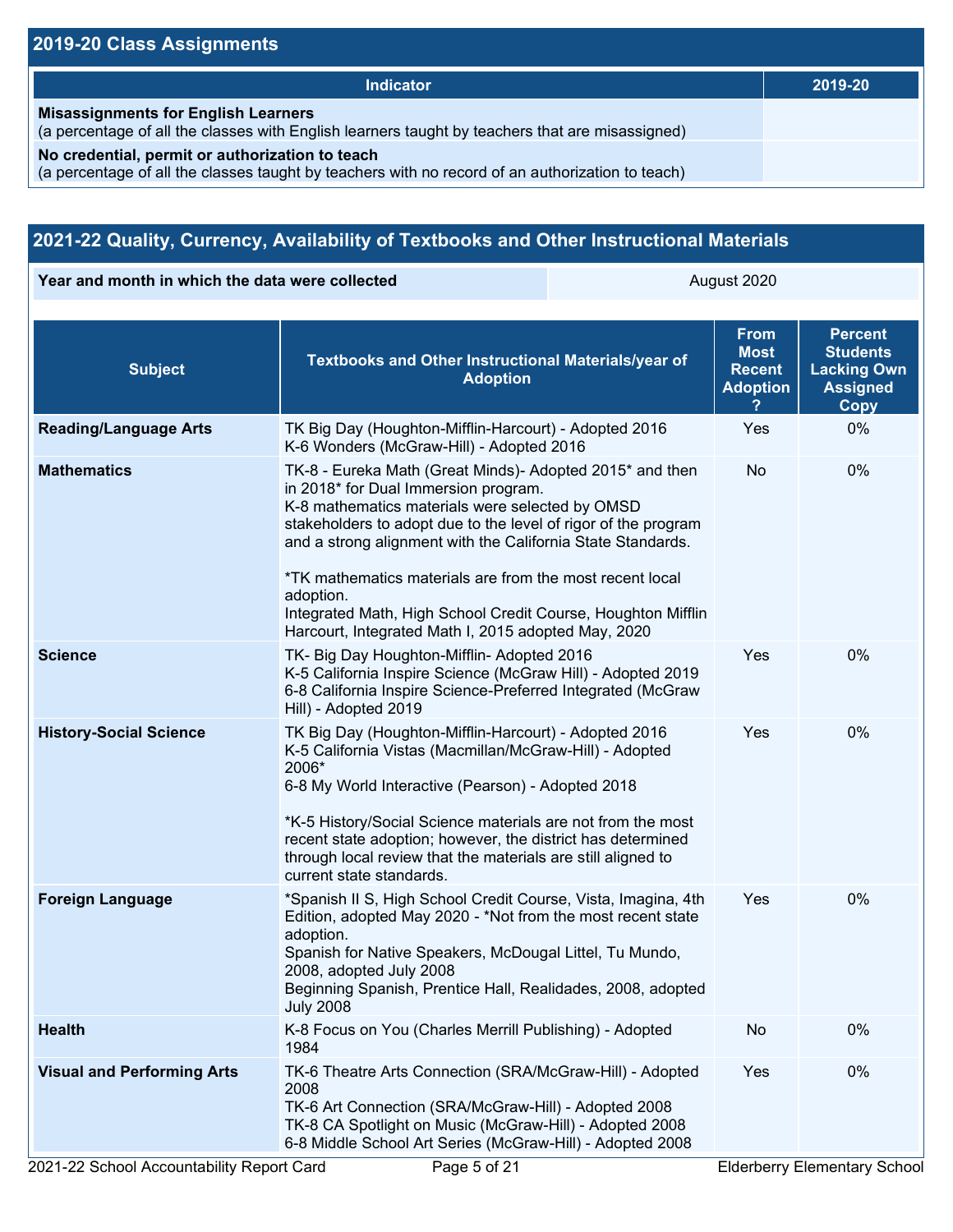## **School Facility Conditions and Planned Improvements**

No findings to report. No sites in the district were open for in-person learning; therefore, facilities inspections were not conducted. Inspections will take place once sites re-open for in-person learning.

The OMSD Board of Education has adopted cleaning standards for all schools. Elderberry Elementary proudly exceeds the adopted standards by ensuring and maintaining a clean and safe campus. All facilities are in good working order. OMSD Operations, site administration, and custodial staff collaborate to develop cleaning schedules and procedures that guarantee all classrooms, offices, and restrooms are cleaned daily. In addition, the Head Custodian regularly checks restrooms throughout the school day. Staff and students work together to maintain a clean and orderly school.

The district takes great efforts to ensure that all schools are clean, safe and functional. The custodial staff and District Operations Department make certain that all necessary upkeep and repairs are attended to on a regular basis or in a timely manner when needed. A work order process is used to ensure efficient service; emergency repairs are given the highest priority. The Operations Department conducts an in-depth annual evaluation of each school to determine the condition of the facilities and identify maintenance needs. The district uses a facility survey, developed by the State of California Office of Public School Construction, to gather the information. Upon completion of the survey, the information is shared with the administration and work orders are submitted. The results of this survey are available at the school or district office. OMSD participates in the state's School Deferred Maintenance Program, which provides state matching funds in order to assist schools with the expenditures for major repairs and upgrades. Typically, this includes the following: roofing, plumbing, heating, air conditioning, electrical systems, interior or exterior painting, floor, and carpeting. Each year the district matches the required allotment set by the state in order to participate in the deferred maintenance program.

Elderberry was not required to have a William's inspection this year. The most recent visit by the Ontario-Montclair School District was on October 22, 2019. The school received an overall rating of Exemplary at 98.66%. Elderberry Elementary is proud to have met the expectations of the evaluation in all areas.

### **Year and month of the most recent FIT report** Contained All Contained All Coronavia Coronavia Coronavia Coronavia

| <b>System Inspected</b>                                                | <b>Rate</b><br>Good | <b>Rate</b><br>Fair | Rate<br>Poor | <b>Repair Needed and Action Taken or Planned</b> |
|------------------------------------------------------------------------|---------------------|---------------------|--------------|--------------------------------------------------|
| <b>Systems:</b><br>Gas Leaks, Mechanical/HVAC, Sewer                   | X                   |                     |              |                                                  |
| Interior:<br><b>Interior Surfaces</b>                                  | X                   |                     |              |                                                  |
| <b>Cleanliness:</b><br>Overall Cleanliness, Pest/Vermin Infestation    | X                   |                     |              |                                                  |
| <b>Electrical</b>                                                      | X                   |                     |              |                                                  |
| <b>Restrooms/Fountains:</b><br>Restrooms, Sinks/ Fountains             | X                   |                     |              |                                                  |
| Safety:<br>Fire Safety, Hazardous Materials                            | X                   |                     |              |                                                  |
| Structural:<br><b>Structural Damage, Roofs</b>                         | X                   |                     |              |                                                  |
| External:<br>Playground/School Grounds, Windows/<br>Doors/Gates/Fences | X                   |                     |              |                                                  |

# **Overall Facility Rate Exemplary Good Fair Poor X X**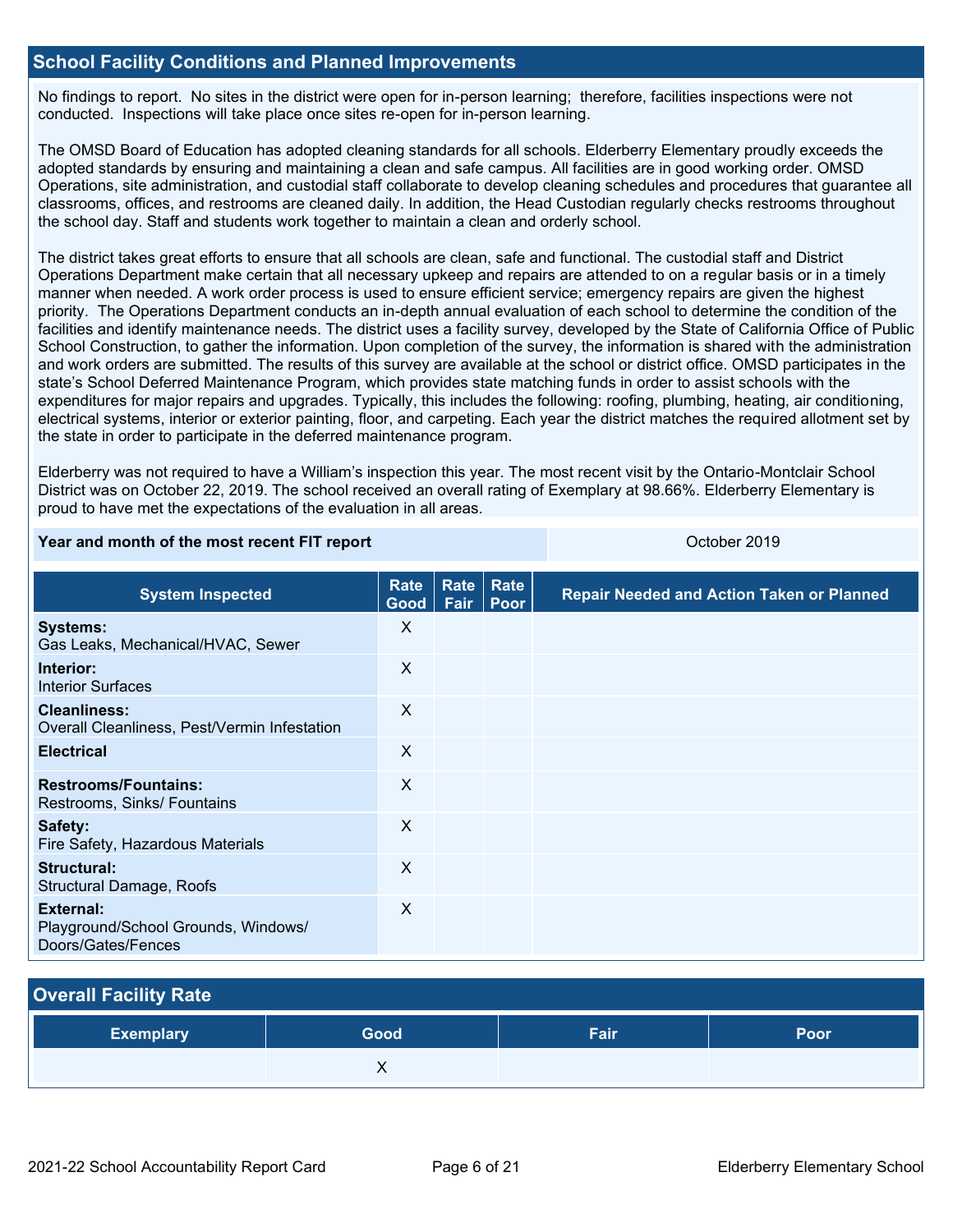## **B. Pupil Outcomes State Priority: Pupil Achievement**

The SARC provides the following information relevant to the State priority: Pupil Achievement (Priority 4):

### **Statewide Assessments**

(i.e., California Assessment of Student Performance and Progress [CAASPP] System includes the Smarter Balanced Summative Assessments for students in the general education population and the California Alternate Assessments [CAAs] for English language arts/literacy [ELA] and mathematics given in grades three through eight and grade eleven. Only eligible students may participate in the administration of the CAAs. CAAs items are aligned with alternate achievement standards, which are linked with the Common Core State Standards [CCSS] for students with the most significant cognitive disabilities).

The CAASPP System encompasses the following assessments and student participation requirements:

- 1. **Smarter Balanced Summative Assessments and CAAs for ELA** in grades three through eight and grade eleven.
- 2. **Smarter Balanced Summative Assessments and CAAs for mathematics** in grades three through eight and grade eleven.
- 3. **California Science Test (CAST) and CAAs for Science** in grades five, eight, and once in high school (i.e., grade ten, eleven, or twelve).

### **SARC Reporting in the 2020-2021 School Year Only**

Where the most viable option, LEAs were required to administer the statewide summative assessment in ELA and mathematics. Where a statewide summative assessment was not the most viable option for the LEA (or for one or more gradelevel[s] within the LEA) due to the pandemic, LEAs were allowed to report results from a different assessment that met the criteria established by the State Board of Education (SBE) on March 16, 2021. The assessments were required to be:

- Aligned with CA CCSS for ELA and mathematics;
- Available to students in grades 3 through 8, and grade 11; and
- Uniformly administered across a grade, grade span, school, or district to all eligible students.

### **Options**

Note that the CAAs could only be administered in-person following health and safety requirements. If it was not viable for the LEA to administer the CAAs in person with health and safety guidelines in place, the LEA was directed to not administer the tests. There were no other assessment options available for the CAAs. Schools administered the Smarter Balanced Summative Assessments for ELA and mathematics, other assessments that meet the SBE criteria, or a combination of both, and they could only choose one of the following:

- Smarter Balanced ELA and mathematics summative assessments;
- Other assessments meeting the SBE criteria; or
- Combination of Smarter Balanced ELA and mathematics summative assessments and other assessments.

The percentage of students who have successfully completed courses that satisfy the requirements for entrance to the University of California and the California State University, or career technical education sequences or programs of study.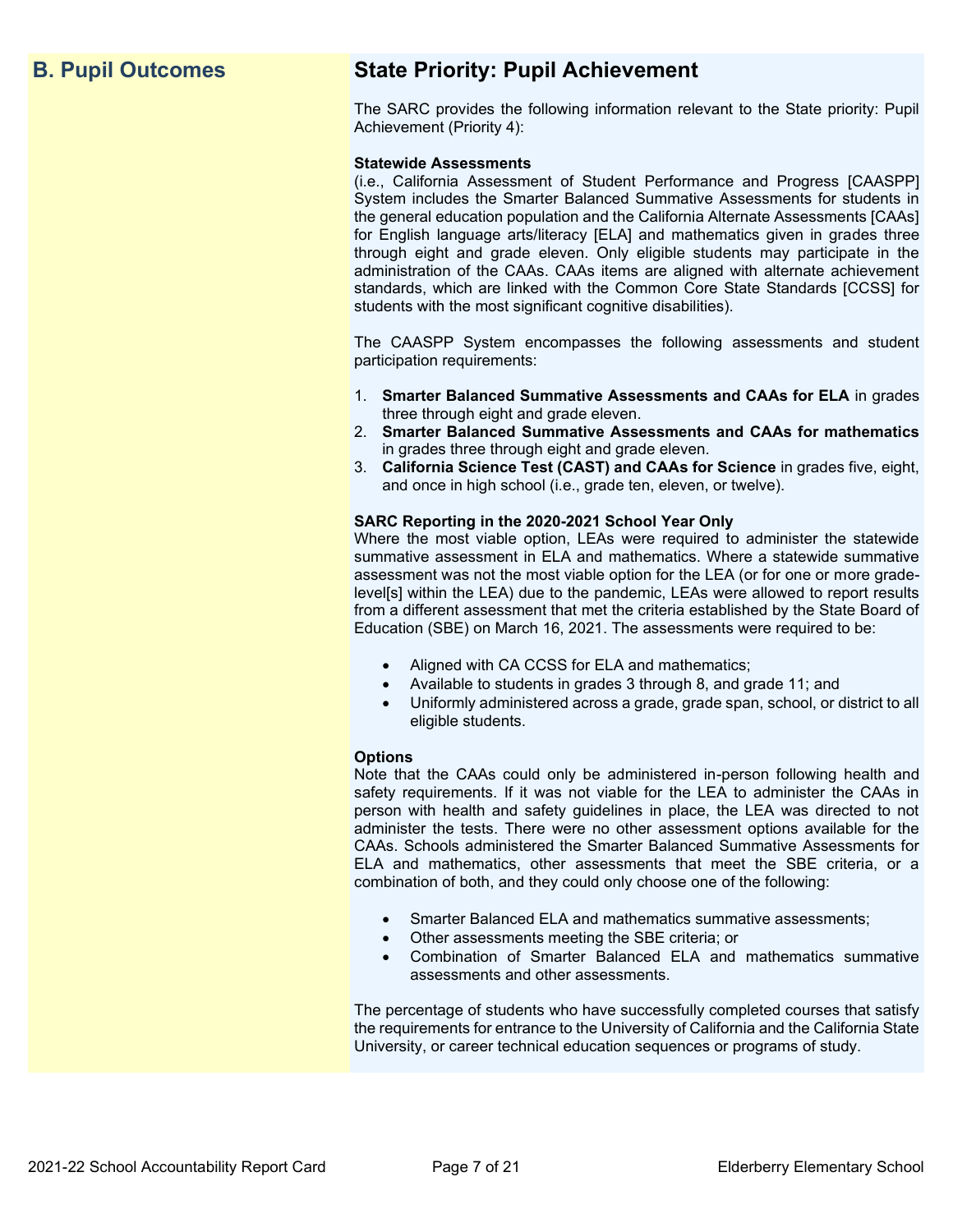## **Percentage of Students Meeting or Exceeding the State Standard on CAASPP**

This table displays CAASPP test results in ELA and mathematics for all students grades three through eight and grade eleven taking and completing a state-administered assessment.

The 2019-2020 data cells with N/A values indicate that the 2019-2020 data are not available due to the COVID-19 pandemic and resulting summative test suspension. The Executive Order N-30-20 was issued which waived the assessment, accountability, and reporting requirements for the 2019-2020 school year.

The 2020-2021 data cells have N/A values because these data are not comparable to other year data due to the COVID-19 pandemic during the 2020-2021 school year. Where the CAASPP assessments in ELA and/or mathematics is not the most viable option, the LEAs were allowed to administer local assessments. Therefore, the 2020-2021 data between school years for the school, district, state are not an accurate comparison. As such, it is inappropriate to compare results of the 2020-2021 school year to other school years.

| <b>Subject</b>                                                       | <b>School</b><br>2019-20 | <b>School</b><br>2020-21 | <b>District</b><br>2019-20 | <b>District</b><br>2020-21 | <b>State</b><br>2019-20 | <b>State</b><br>2020-21 |
|----------------------------------------------------------------------|--------------------------|--------------------------|----------------------------|----------------------------|-------------------------|-------------------------|
| <b>English Language Arts/Literacy</b><br>$\left($ grades 3-8 and 11) | N/A                      | N/A                      | N/A                        | N/A                        | N/A                     | N/A                     |
| <b>Mathematics</b><br>$(grades 3-8 and 11)$                          | N/A                      | N/A                      | N/A                        | N/A                        | N/A                     | N/A                     |

## **2020-21 CAASPP Test Results in ELA by Student Group**

This table displays CAASPP test results in ELA by student group for students grades three through eight and grade eleven taking and completing a state-administered assessment. The CDE will populate this table for schools in cases where the school administered the CAASPP assessment. In cases where the school administered a local assessment instead of CAASPP, the CDE will populate this table with "NT" values, meaning this school did not test students using the CAASPP. See the local assessment(s) table for more information.

| <b>CAASPP</b><br><b>Student Groups</b>     | <b>CAASPP</b><br><b>Total</b><br><b>Enrollment</b> | <b>CAASPP</b><br><b>Number</b><br><b>Tested</b> | <b>CAASPP</b><br><b>Percent</b><br><b>Tested</b> | <b>CAASPP</b><br><b>Percent</b><br><b>Not Tested</b> | <b>CAASPP</b><br><b>Percent</b><br><b>Met or</b><br><b>Exceeded</b> |
|--------------------------------------------|----------------------------------------------------|-------------------------------------------------|--------------------------------------------------|------------------------------------------------------|---------------------------------------------------------------------|
| <b>All Students</b>                        | 406                                                | <b>NT</b>                                       | <b>NT</b>                                        | <b>NT</b>                                            | <b>NT</b>                                                           |
| <b>Female</b>                              | 200                                                | <b>NT</b>                                       | <b>NT</b>                                        | <b>NT</b>                                            | <b>NT</b>                                                           |
| <b>Male</b>                                | 206                                                | <b>NT</b>                                       | <b>NT</b>                                        | <b>NT</b>                                            | <b>NT</b>                                                           |
| American Indian or Alaska Native           | $\qquad \qquad -$                                  | <b>NT</b>                                       | <b>NT</b>                                        | <b>NT</b>                                            | <b>NT</b>                                                           |
| <b>Asian</b>                               | --                                                 | <b>NT</b>                                       | <b>NT</b>                                        | <b>NT</b>                                            | <b>NT</b>                                                           |
| <b>Black or African American</b>           | 16                                                 | <b>NT</b>                                       | <b>NT</b>                                        | <b>NT</b>                                            | <b>NT</b>                                                           |
| <b>Filipino</b>                            | --                                                 | <b>NT</b>                                       | <b>NT</b>                                        | <b>NT</b>                                            | <b>NT</b>                                                           |
| <b>Hispanic or Latino</b>                  | 357                                                | <b>NT</b>                                       | <b>NT</b>                                        | <b>NT</b>                                            | <b>NT</b>                                                           |
| <b>Native Hawaiian or Pacific Islander</b> | --                                                 | <b>NT</b>                                       | <b>NT</b>                                        | <b>NT</b>                                            | <b>NT</b>                                                           |
| <b>Two or More Races</b>                   | --                                                 | <b>NT</b>                                       | <b>NT</b>                                        | <b>NT</b>                                            | <b>NT</b>                                                           |
| <b>White</b>                               | 14                                                 | <b>NT</b>                                       | <b>NT</b>                                        | <b>NT</b>                                            | <b>NT</b>                                                           |
| <b>English Learners</b>                    | 86                                                 | <b>NT</b>                                       | <b>NT</b>                                        | <b>NT</b>                                            | <b>NT</b>                                                           |
| <b>Foster Youth</b>                        | $\mathbf 0$                                        | $\mathbf 0$                                     | $\Omega$                                         | $\Omega$                                             | $\mathbf{0}$                                                        |
| <b>Homeless</b>                            | 68                                                 | <b>NT</b>                                       | <b>NT</b>                                        | <b>NT</b>                                            | <b>NT</b>                                                           |
| <b>Military</b>                            | $\Omega$                                           | $\mathbf 0$                                     | $\Omega$                                         | $\Omega$                                             | 0                                                                   |
| <b>Socioeconomically Disadvantaged</b>     | 362                                                | <b>NT</b>                                       | <b>NT</b>                                        | <b>NT</b>                                            | <b>NT</b>                                                           |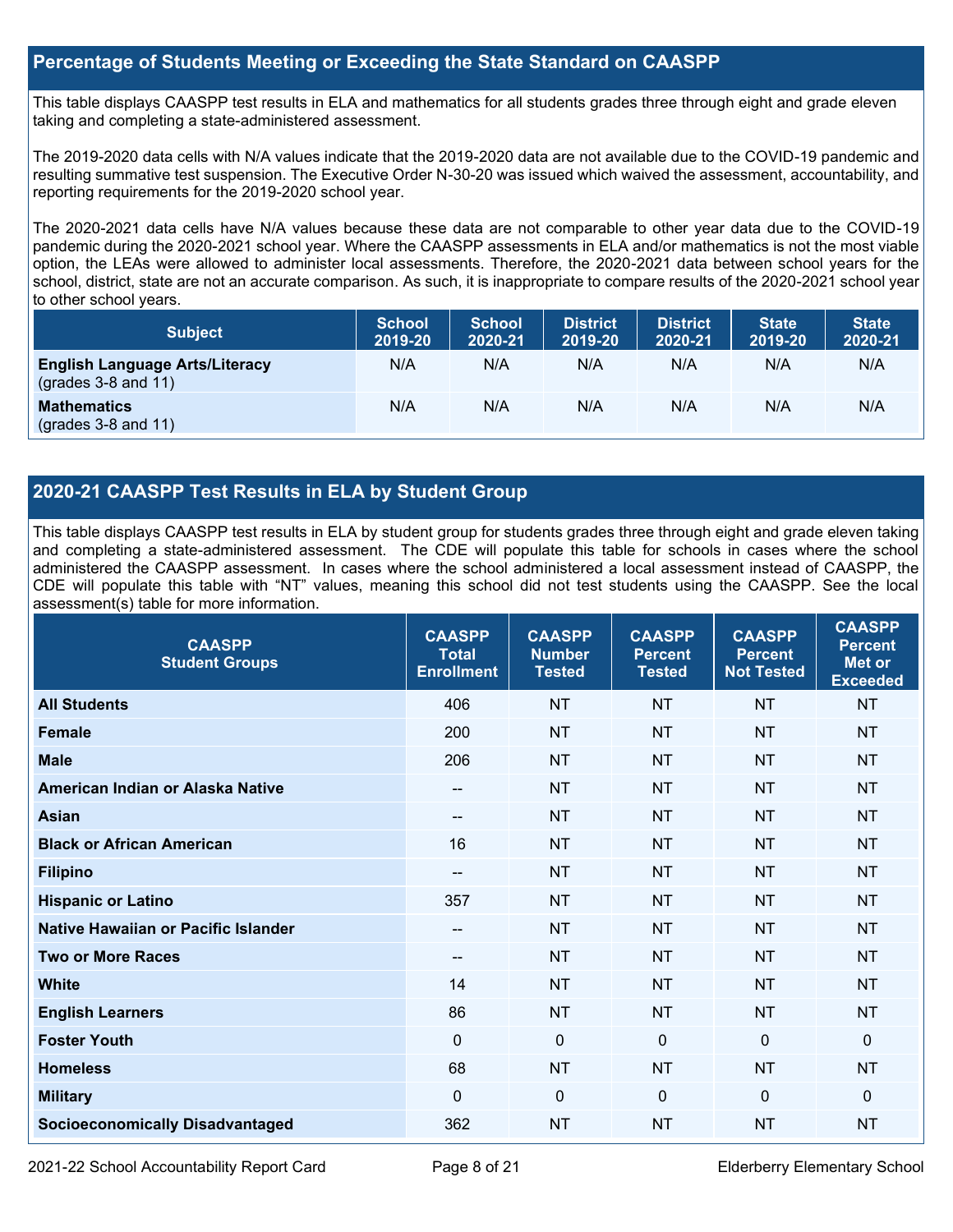| <b>Students Receiving Migrant Education Services</b> |  |    |  |
|------------------------------------------------------|--|----|--|
| <b>Students with Disabilities</b>                    |  | ΝI |  |

## **2020-21 CAASPP Test Results in Math by Student Group**

This table displays CAASPP test results in Math by student group for students grades three through eight and grade eleven taking and completing a state-administered assessment. The CDE will populate this table for schools in cases where the school administered the CAASPP assessment. In cases where the school administered a local assessment instead of CAASPP, the CDE will populate this table with "NT" values, meaning this school did not test students using the CAASPP. See the local assessment(s) table for more information.

| <b>CAASPP</b><br><b>Student Groups</b>               | <b>CAASPP</b><br><b>Total</b><br><b>Enrollment</b> | <b>CAASPP</b><br><b>Number</b><br><b>Tested</b> | <b>CAASPP</b><br><b>Percent</b><br><b>Tested</b> | <b>CAASPP</b><br><b>Percent</b><br><b>Not Tested</b> | <b>CAASPP</b><br><b>Percent</b><br><b>Met or</b><br><b>Exceeded</b> |
|------------------------------------------------------|----------------------------------------------------|-------------------------------------------------|--------------------------------------------------|------------------------------------------------------|---------------------------------------------------------------------|
| <b>All Students</b>                                  | 406                                                | <b>NT</b>                                       | <b>NT</b>                                        | <b>NT</b>                                            | <b>NT</b>                                                           |
| <b>Female</b>                                        | 200                                                | <b>NT</b>                                       | <b>NT</b>                                        | <b>NT</b>                                            | <b>NT</b>                                                           |
| <b>Male</b>                                          | 206                                                | <b>NT</b>                                       | <b>NT</b>                                        | <b>NT</b>                                            | <b>NT</b>                                                           |
| American Indian or Alaska Native                     | $\overline{\phantom{a}}$                           | <b>NT</b>                                       | <b>NT</b>                                        | <b>NT</b>                                            | <b>NT</b>                                                           |
| <b>Asian</b>                                         | $-$                                                | <b>NT</b>                                       | <b>NT</b>                                        | <b>NT</b>                                            | <b>NT</b>                                                           |
| <b>Black or African American</b>                     | 16                                                 | <b>NT</b>                                       | <b>NT</b>                                        | <b>NT</b>                                            | <b>NT</b>                                                           |
| <b>Filipino</b>                                      | $\overline{\phantom{a}}$                           | <b>NT</b>                                       | <b>NT</b>                                        | <b>NT</b>                                            | <b>NT</b>                                                           |
| <b>Hispanic or Latino</b>                            | 357                                                | <b>NT</b>                                       | <b>NT</b>                                        | <b>NT</b>                                            | <b>NT</b>                                                           |
| Native Hawaiian or Pacific Islander                  | $- -$                                              | <b>NT</b>                                       | <b>NT</b>                                        | <b>NT</b>                                            | <b>NT</b>                                                           |
| <b>Two or More Races</b>                             | --                                                 | <b>NT</b>                                       | <b>NT</b>                                        | <b>NT</b>                                            | <b>NT</b>                                                           |
| <b>White</b>                                         | 14                                                 | <b>NT</b>                                       | <b>NT</b>                                        | <b>NT</b>                                            | NT                                                                  |
| <b>English Learners</b>                              | 86                                                 | <b>NT</b>                                       | <b>NT</b>                                        | <b>NT</b>                                            | <b>NT</b>                                                           |
| <b>Foster Youth</b>                                  | $\Omega$                                           | $\mathbf 0$                                     | $\mathbf{0}$                                     | $\mathbf 0$                                          | 0                                                                   |
| <b>Homeless</b>                                      | 68                                                 | <b>NT</b>                                       | <b>NT</b>                                        | <b>NT</b>                                            | <b>NT</b>                                                           |
| <b>Military</b>                                      | $\mathbf{0}$                                       | $\pmb{0}$                                       | $\mathbf 0$                                      | $\mathbf 0$                                          | 0                                                                   |
| <b>Socioeconomically Disadvantaged</b>               | 362                                                | <b>NT</b>                                       | <b>NT</b>                                        | <b>NT</b>                                            | <b>NT</b>                                                           |
| <b>Students Receiving Migrant Education Services</b> | $\mathbf 0$                                        | $\mathbf 0$                                     | $\mathbf 0$                                      | $\mathbf 0$                                          | 0                                                                   |
| <b>Students with Disabilities</b>                    | 53                                                 | <b>NT</b>                                       | <b>NT</b>                                        | <b>NT</b>                                            | <b>NT</b>                                                           |

## **2020-21 Local Assessment Test Results in ELA by Student Group**

This table displays Local Assessment test results in ELA by student group for students grades three through eight and grade eleven. LEAs/schools will populate this table for schools in cases where the school administered a local assessment. In cases where the school administered the CAASPP assessment, LEAs/schools will populate this table with "N/A" values in all cells, meaning this table is Not Applicable for this school.

| <b>IREADY</b><br><b>Student Groups</b> | <b>IREADY</b><br><b>Total</b><br><b>Enrollment</b> | <b>IREADY</b><br><b>Number</b><br><b>Tested</b> | <b>IREADY</b><br><b>Percent</b><br><b>Tested</b> | <b>IREADY</b><br><b>Percent</b><br><b>Not Tested</b> | <b>IREADY</b><br><b>Percent</b><br><b>At or Above</b><br><b>Grade Level</b> |
|----------------------------------------|----------------------------------------------------|-------------------------------------------------|--------------------------------------------------|------------------------------------------------------|-----------------------------------------------------------------------------|
| <b>All Students</b>                    | 406                                                | 402                                             | 99.02%                                           | $0.99\%$                                             | 37.93%                                                                      |
| Female                                 | 200                                                | 199                                             | 99.50%                                           | 0.50%                                                | 40.00%                                                                      |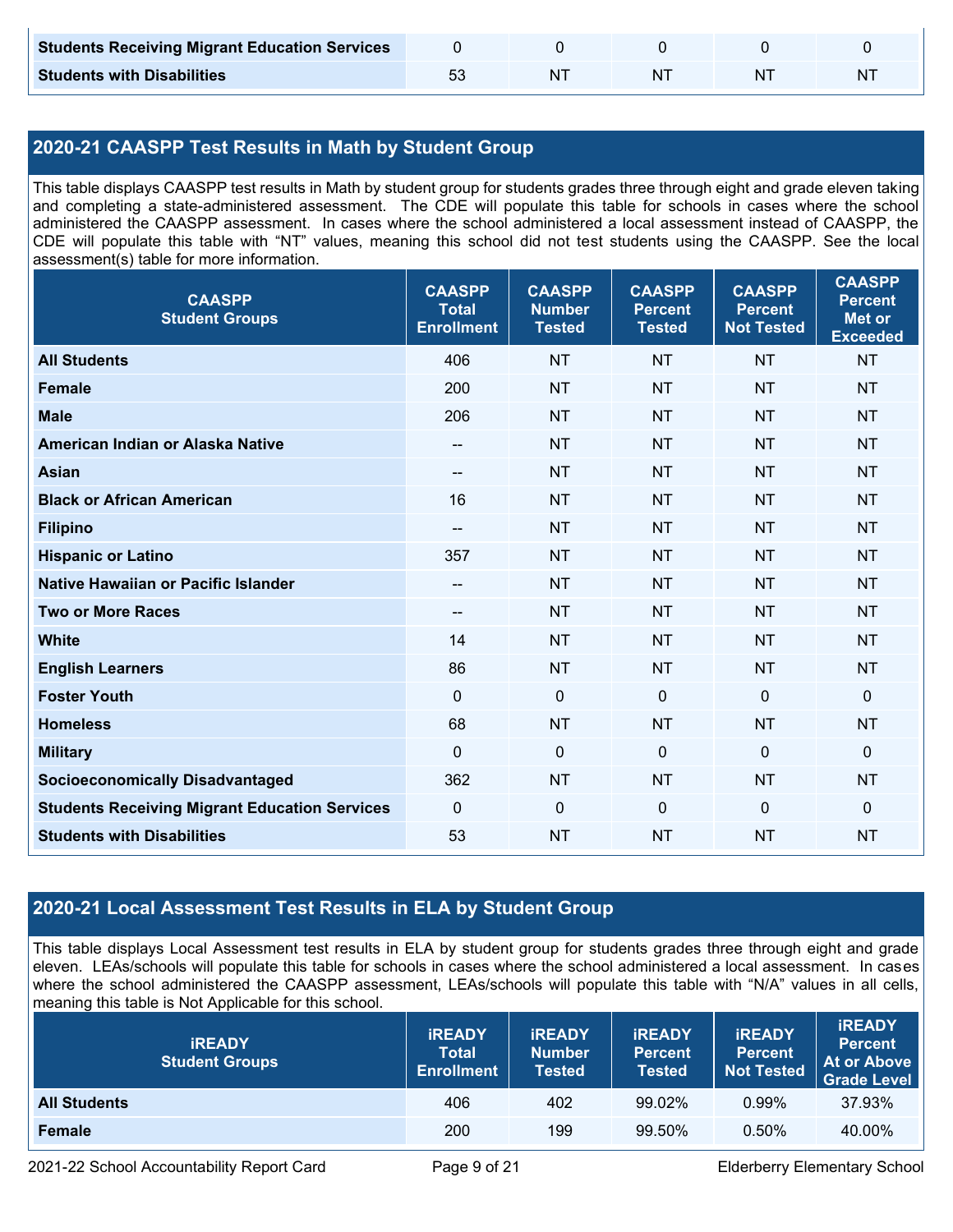| <b>Male</b>                                                                                | 200            | 203            | 98.54%       | 1.46%          | 35.92%   |
|--------------------------------------------------------------------------------------------|----------------|----------------|--------------|----------------|----------|
| American Indian or Alaska Native                                                           | 8              | 8              | 100.00%      | $0.00\%$       | $0.00\%$ |
| <b>Asian</b>                                                                               | 4              | 4              | 100.00%      | $0.00\%$       | 0.00%    |
| <b>Black or African American</b>                                                           | 18             | 18             | 100.00%      | $0.00\%$       | 100.00%  |
| <b>Filipino</b>                                                                            | $\overline{2}$ | $\overline{2}$ | 100.00%      | $0.00\%$       | 0.00%    |
| <b>Hispanic or Latino</b>                                                                  | 357            | 353            | 98.88%       | 1.12%          | 36.41%   |
| Native Hawaiian or Pacific Islander                                                        | 3              | 3              | 100.00%      | 0.00%          |          |
| <b>Two or More Races</b>                                                                   | $\mathbf 0$    | 0              | 0            | 0              |          |
| White                                                                                      | 14             | 14             | 100.00%      | $0.00\%$       | $0.00\%$ |
| <b>English Learners</b>                                                                    | 86             | 86             | 100.00%      | $0.00\%$       | $0.00\%$ |
| <b>Foster Youth</b>                                                                        | $\Omega$       | 0              | $0.00\%$     | $0.00\%$       |          |
| <b>Homeless</b>                                                                            | 34             | 34             | 100          | 0.00%          | $0.00\%$ |
| <b>Military</b>                                                                            | $\Omega$       | $\mathbf 0$    | $\mathbf{0}$ | $\overline{0}$ | N/A      |
| <b>Socioeconomically Disadvantaged</b>                                                     | 406            | 402            | 99.01%       | 0.99%          | 37.93%   |
| <b>Students Receiving Migrant Education Services</b>                                       | $\Omega$       | 0              | 0            | $\mathbf{0}$   | N/A      |
| <b>Students with Disabilities</b>                                                          | 49             | 49             | 100.00%      | 0              | 20.41%   |
| *At or above the grade-level standard in the context of the local assessment administered. |                |                |              |                |          |

## **2020-21 Local Assessment Test Results in Math by Student Group**

This table displays Local Assessment test results in Math by student group for students grades three through eight and grade eleven. LEAs/schools will populate this table for schools in cases where the school administered a local assessment. In cases where the school administered the CAASPP assessment, LEAs/schools will populate this table with "N/A" values in all cells, meaning this table is Not Applicable for this school.

| <b>iREADY</b><br><b>Student Groups</b> | <b>IREADY</b><br><b>Total</b><br><b>Enrollment</b> | <b>iREADY</b><br><b>Number</b><br><b>Tested</b> | <b>iREADY</b><br><b>Percent</b><br><b>Tested</b> | <b>IREADY</b><br><b>Percent</b><br><b>Not Tested</b> | <b>IREADY</b><br><b>Percent</b><br><b>At or Above</b><br><b>Grade Level</b> |
|----------------------------------------|----------------------------------------------------|-------------------------------------------------|--------------------------------------------------|------------------------------------------------------|-----------------------------------------------------------------------------|
| <b>All Students</b>                    | 406                                                | 402                                             | 99.02%                                           | 0.98%                                                | 37.99%                                                                      |
| <b>Female</b>                          | 200                                                | 199                                             | 99.50%                                           | 0.50%                                                | 21.00%                                                                      |
| <b>Male</b>                            | 206                                                | 203                                             | 98.54%                                           | 1.46%                                                | 16.99%                                                                      |
| American Indian or Alaska Native       | 8                                                  | $\boldsymbol{8}$                                | 100%                                             | 0.00%                                                |                                                                             |
| Asian                                  | $\overline{4}$                                     | $\overline{4}$                                  | 100.00%                                          | 0.00%                                                | 0.00%                                                                       |
| <b>Black or African American</b>       | 18                                                 | 18                                              | 100.00%                                          | 0.00%                                                | 0.00%                                                                       |
| <b>Filipino</b>                        | $\overline{2}$                                     | $\overline{2}$                                  | 100.00%                                          | 0.00%                                                | 0.00%                                                                       |
| <b>Hispanic or Latino</b>              | 357                                                | 353                                             | 98.88%                                           | 1.12%                                                | 18.49%                                                                      |
| Native Hawaiian or Pacific Islander    | 3                                                  | 3                                               | 100.00%                                          | 0.00%                                                |                                                                             |
| <b>Two or More Races</b>               | $\mathbf 0$                                        | $\mathbf 0$                                     | $\mathbf{0}$                                     | $\overline{0}$                                       | $\Omega$                                                                    |
| <b>White</b>                           | 14                                                 | 14                                              | 100.00%                                          | 0.00%                                                | 0.00%                                                                       |
| <b>English Learners</b>                | 86                                                 | 86                                              | 100.00%                                          | 0.00%                                                | $0.00\%$                                                                    |
| <b>Foster Youth</b>                    | 0                                                  | $\mathbf 0$                                     | 0                                                | $\mathbf 0$                                          | na                                                                          |
| <b>Homeless</b>                        | 34                                                 | 34                                              | 100.00%                                          | 0.00%                                                | 0.00%                                                                       |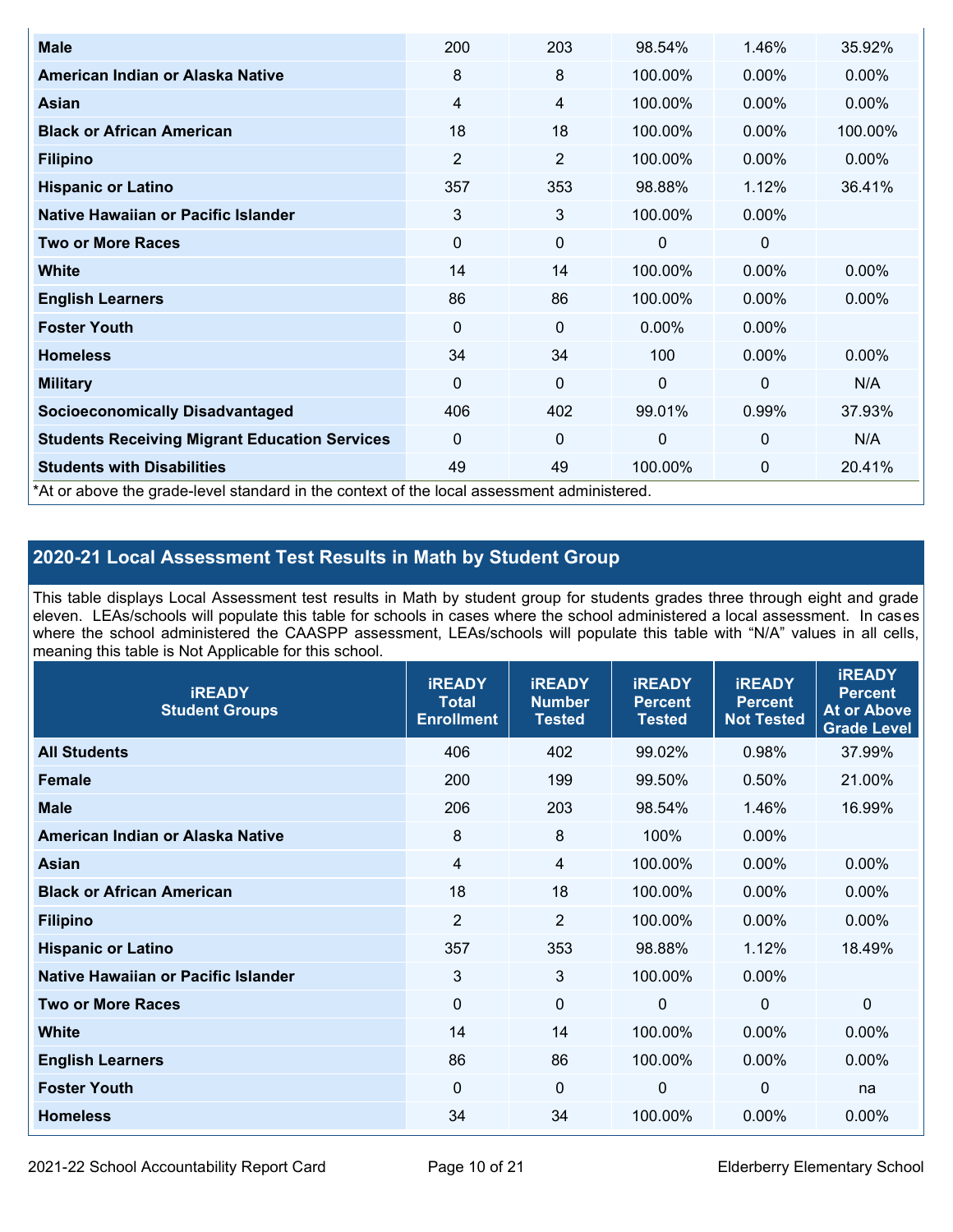| <b>Military</b>                                      |     |     |         |       | na       |
|------------------------------------------------------|-----|-----|---------|-------|----------|
| <b>Socioeconomically Disadvantaged</b>               | 406 | 402 | 99.01%  | 0.99% | 18.97%   |
| <b>Students Receiving Migrant Education Services</b> |     |     |         |       | na       |
| <b>Students with Disabilities</b>                    | 49  | 49  | 100.00% | 0.00% | $0.00\%$ |

\*At or above the grade-level standard in the context of the local assessment administered.

## **CAASPP Test Results in Science for All Students**

This table displays the percentage of all students grades five, eight, and High School meeting or exceeding the State Standard.

The 2019-2020 data cells with N/A values indicate that the 2019-2020 data are not available due to the COVID-19 pandemic and resulting summative testing suspension. The Executive Order N-30-20 was issued which waived the assessment, accountability, and reporting requirements for the 2019-2020 school year.

For any 2020-2021 data cells with N/T values indicate that this school did not test students using the CAASPP Science.

| <b>Subject</b>                                  | School  | <b>School</b> | <b>District</b> | District | <b>State</b> | State <sup>1</sup> |
|-------------------------------------------------|---------|---------------|-----------------|----------|--------------|--------------------|
|                                                 | 2019-20 | 2020-21       | <b>M2019-20</b> | 2020-21  | 2019-20      | 2020-21            |
| <b>Science</b><br>(grades 5, 8 and high school) | N/A     | ΝT            | N/A             | ΝT       | N/A          | 28.72              |

## **2020-21 CAASPP Test Results in Science by Student Group**

This table displays CAASPP test results in Science by student group for students grades five, eight, and High School. For any data cells with N/T values indicate that this school did not test students using the CAASPP Science.

| <b>Student Group</b>                                 | <b>Total</b><br><b>Enrollment</b> | <b>Number</b><br><b>Tested</b> | <b>Percent</b><br><b>Tested</b> | <b>Percent</b><br><b>Not Tested</b> | <b>Percent</b><br>Met or<br><b>Exceeded</b> |
|------------------------------------------------------|-----------------------------------|--------------------------------|---------------------------------|-------------------------------------|---------------------------------------------|
| <b>All Students</b>                                  | 123                               | <b>NT</b>                      | <b>NT</b>                       | <b>NT</b>                           | <b>NT</b>                                   |
| Female                                               | 49                                | <b>NT</b>                      | <b>NT</b>                       | <b>NT</b>                           | <b>NT</b>                                   |
| <b>Male</b>                                          | 74                                | <b>NT</b>                      | <b>NT</b>                       | <b>NT</b>                           | <b>NT</b>                                   |
| American Indian or Alaska Native                     | $-$                               | <b>NT</b>                      | <b>NT</b>                       | <b>NT</b>                           | <b>NT</b>                                   |
| <b>Asian</b>                                         | --                                | <b>NT</b>                      | <b>NT</b>                       | <b>NT</b>                           | <b>NT</b>                                   |
| <b>Black or African American</b>                     | --                                | <b>NT</b>                      | <b>NT</b>                       | <b>NT</b>                           | <b>NT</b>                                   |
| <b>Filipino</b>                                      | --                                | <b>NT</b>                      | <b>NT</b>                       | <b>NT</b>                           | <b>NT</b>                                   |
| <b>Hispanic or Latino</b>                            | 105                               | <b>NT</b>                      | <b>NT</b>                       | <b>NT</b>                           | <b>NT</b>                                   |
| Native Hawaiian or Pacific Islander                  | $-$                               | <b>NT</b>                      | <b>NT</b>                       | <b>NT</b>                           | <b>NT</b>                                   |
| <b>Two or More Races</b>                             | $\qquad \qquad -$                 | <b>NT</b>                      | <b>NT</b>                       | <b>NT</b>                           | <b>NT</b>                                   |
| <b>White</b>                                         | --                                | <b>NT</b>                      | <b>NT</b>                       | <b>NT</b>                           | <b>NT</b>                                   |
| <b>English Learners</b>                              | 31                                | <b>NT</b>                      | <b>NT</b>                       | <b>NT</b>                           | <b>NT</b>                                   |
| <b>Foster Youth</b>                                  | $\mathbf 0$                       | $\pmb{0}$                      | $\mathbf 0$                     | $\mathbf 0$                         | $\mathbf 0$                                 |
| <b>Homeless</b>                                      | 18                                | <b>NT</b>                      | <b>NT</b>                       | <b>NT</b>                           | <b>NT</b>                                   |
| <b>Military</b>                                      | $\mathbf 0$                       | $\mathbf 0$                    | $\Omega$                        | $\mathbf 0$                         | 0                                           |
| <b>Socioeconomically Disadvantaged</b>               | 106                               | <b>NT</b>                      | <b>NT</b>                       | <b>NT</b>                           | <b>NT</b>                                   |
| <b>Students Receiving Migrant Education Services</b> | $\Omega$                          | $\mathbf 0$                    | $\Omega$                        | $\mathbf 0$                         | 0                                           |
| <b>Students with Disabilities</b>                    | 15                                | <b>NT</b>                      | <b>NT</b>                       | <b>NT</b>                           | <b>NT</b>                                   |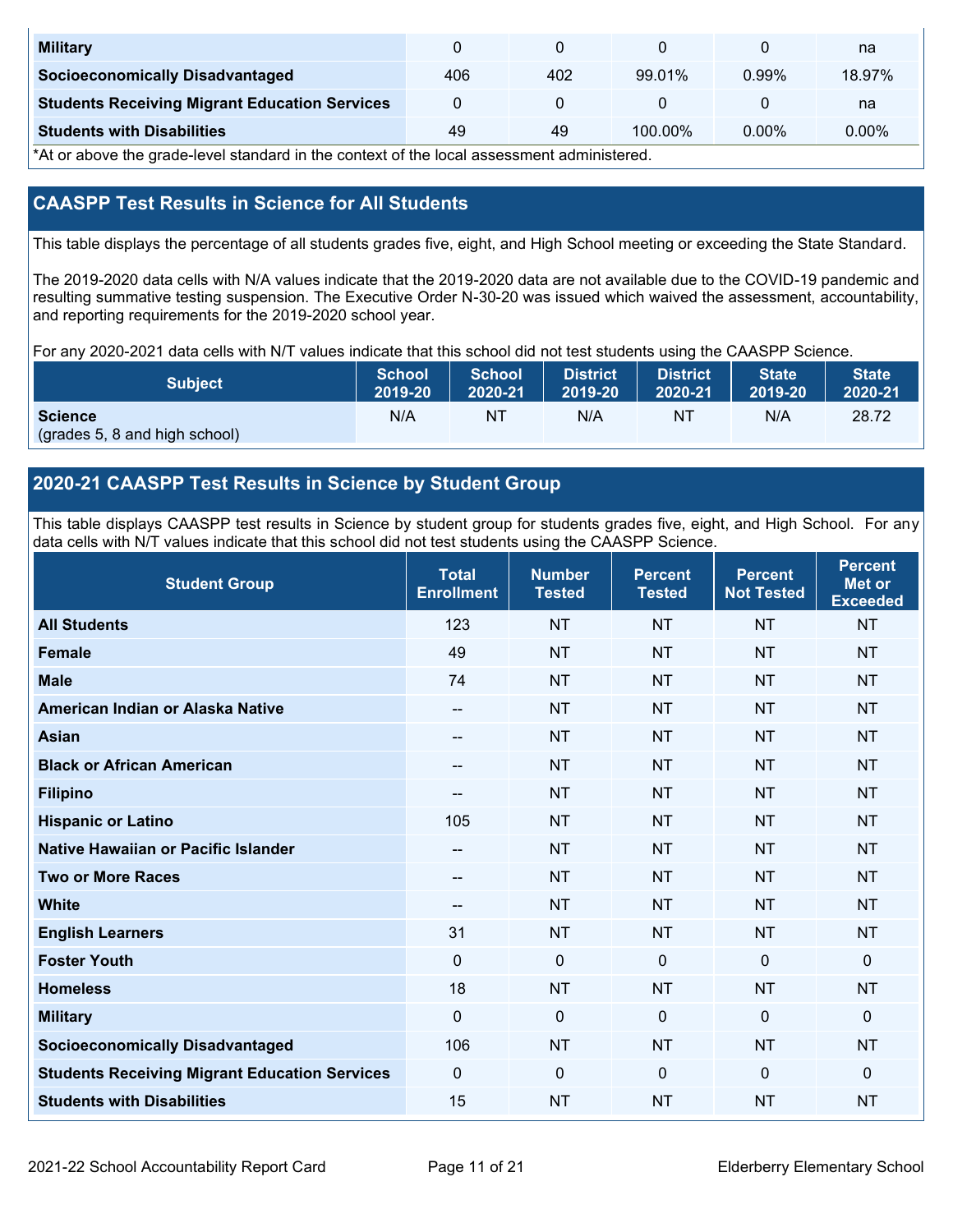## **B. Pupil Outcomes State Priority: Other Pupil Outcomes**

The SARC provides the following information relevant to the State priority: Other Pupil Outcomes (Priority 8): Pupil outcomes in the subject area of physical education.

## **2020-21 California Physical Fitness Test Results**

Due to the COVID-19 crisis, the Physical Fitness Test was suspended during the 2020-2021 school year and therefore no data are reported and each cell in this table is populated with "N/A."

| <b>Grade Level</b> | <b>Four of Six Fitness Standards</b> | <b>Five of Six Fitness Standards</b> | Percentage of Students Meeting   Percentage of Students Meeting   Percentage of Students Meeting  <br><b>Six of Six Fitness Standards</b> |
|--------------------|--------------------------------------|--------------------------------------|-------------------------------------------------------------------------------------------------------------------------------------------|
| Grade 5            | N/A                                  | N/A                                  | N/A                                                                                                                                       |
| Grade 7            | N/A                                  | N/A                                  | N/A                                                                                                                                       |
| Grade 9            | N/A                                  | N/A                                  | N/A                                                                                                                                       |

## **C. Engagement State Priority: Parental Involvement**

The SARC provides the following information relevant to the State priority: Parental Involvement (Priority 3): Efforts the school district makes to seek parent input in making decisions regarding the school district and at each school site.

### **2021-22 Opportunities for Parental Involvement**

Parental involvement is a critical factor in promoting student achievement and has been instrumental in Elderberry's success. Parents and teachers stay in constant contact with each other and also attend conferences to discuss in depth the students' progress twice a year. Parents also volunteer their time in classrooms, on field trips, and provide a variety of support services for school functions.

Parents are also actively involved in:

Elderberry's School Site Council - SSC Site English Learner Parent Advisory Committee - SELPAC GATE parent meetings/ Special Education parent meetings Back to School Night/ Open House Parent education workshops based on the specific needs of the parents District English Learners Parent Advisory Committee District Advisory Council District Parent/ DELPAC workshops. Student recognition assemblies Student Study Team Volunteer in the classrooms Fundraising activities Spring Festival Grade Level Parent Meetings

Additional Methods of Communication to initiate and maintain parental involvement:

Class Dojo (teacher and school-wide) communications platform) Blackboard Connect (school-wide phone communications platform) Community Newsletters Flyers and Postings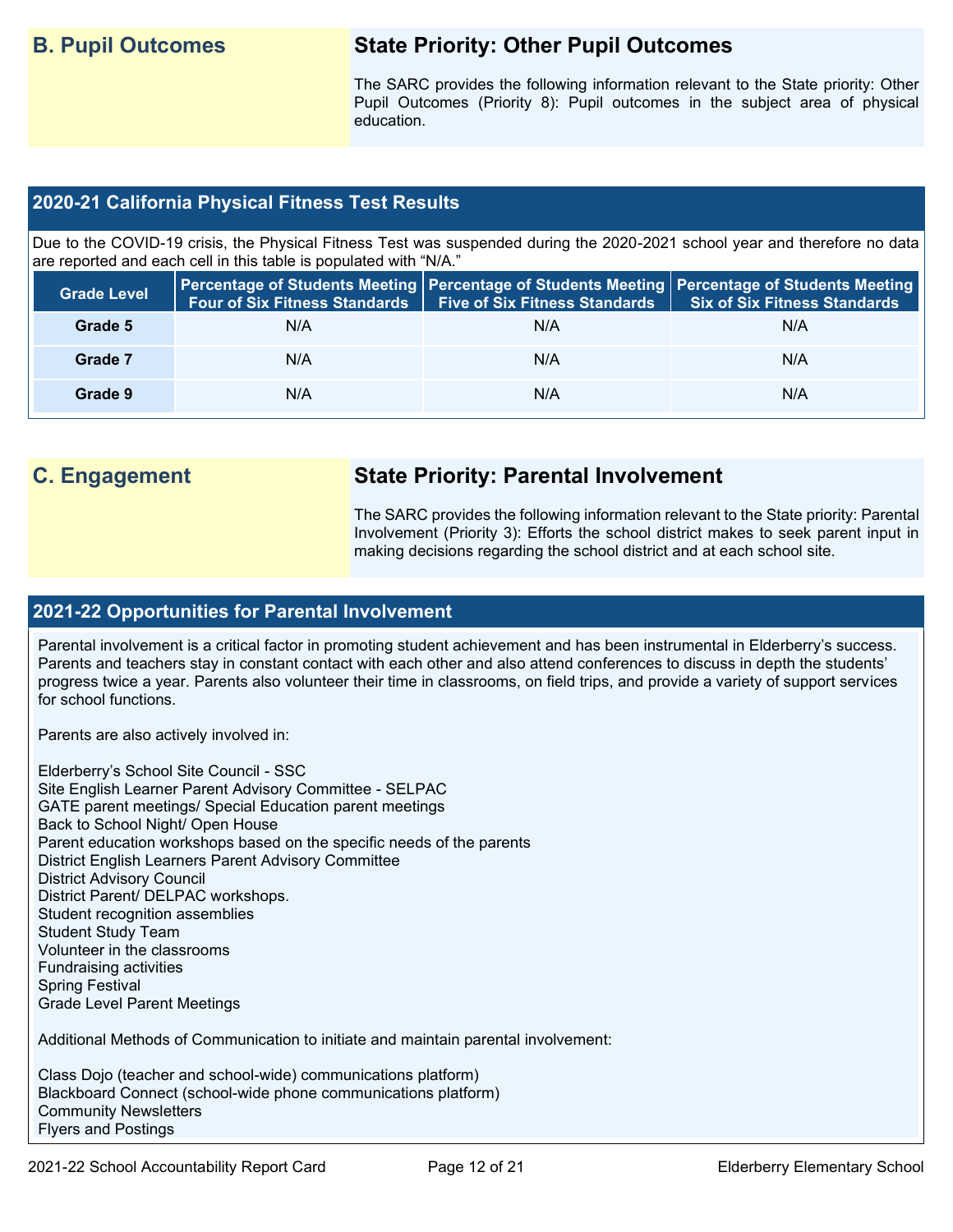## **2020-21 Chronic Absenteeism by Student Group**

| <b>Student Group</b>                                 | <b>Cumulative</b><br><b>Enrollment</b> | <b>Chronic</b><br><b>Absenteeism</b><br><b>Eligible Enrollment</b> | <b>Chronic</b><br><b>Absenteeism</b><br><b>Count</b> | <b>Chronic</b><br><b>Absenteeism</b><br><b>Rate</b> |
|------------------------------------------------------|----------------------------------------|--------------------------------------------------------------------|------------------------------------------------------|-----------------------------------------------------|
| <b>All Students</b>                                  | 691                                    | 673                                                                | 76                                                   | 11.3                                                |
| <b>Female</b>                                        | 342                                    | 335                                                                | 34                                                   | 10.1                                                |
| <b>Male</b>                                          | 349                                    | 338                                                                | 42                                                   | 12.4                                                |
| American Indian or Alaska Native                     | 10                                     | 9                                                                  | $\mathbf{0}$                                         | 0.0                                                 |
| <b>Asian</b>                                         | $\overline{4}$                         | $\overline{4}$                                                     | $\mathbf{0}$                                         | 0.0                                                 |
| <b>Black or African American</b>                     | 29                                     | 28                                                                 | $\overline{7}$                                       | 25.0                                                |
| <b>Filipino</b>                                      | 5                                      | 5                                                                  | $\mathbf{0}$                                         | 0.0                                                 |
| <b>Hispanic or Latino</b>                            | 609                                    | 594                                                                | 67                                                   | 11.3                                                |
| Native Hawaiian or Pacific Islander                  | 3                                      | 3                                                                  | $\mathbf{1}$                                         | 33.3                                                |
| <b>Two or More Races</b>                             | 6                                      | 6                                                                  | $\mathbf{0}$                                         | 0.0                                                 |
| <b>White</b>                                         | 25                                     | 24                                                                 | 1                                                    | 4.2                                                 |
| <b>English Learners</b>                              | 189                                    | 183                                                                | 22                                                   | 12.0                                                |
| <b>Foster Youth</b>                                  | 1                                      | $\mathbf{1}$                                                       | $\mathbf{0}$                                         | 0.0                                                 |
| <b>Homeless</b>                                      | 61                                     | 61                                                                 | 9                                                    | 14.8                                                |
| <b>Socioeconomically Disadvantaged</b>               | 613                                    | 601                                                                | 73                                                   | 12.1                                                |
| <b>Students Receiving Migrant Education Services</b> | $\mathbf 0$                            | $\Omega$                                                           | $\mathbf{0}$                                         | 0.0                                                 |
| <b>Students with Disabilities</b>                    | 81                                     | 78                                                                 | $\overline{7}$                                       | 9.0                                                 |

## **C. Engagement State Priority: School Climate**

The SARC provides the following information relevant to the State priority: School Climate (Priority 6):

- Pupil suspension rates;
- Pupil expulsion rates; and
- Other local measures on the sense of safety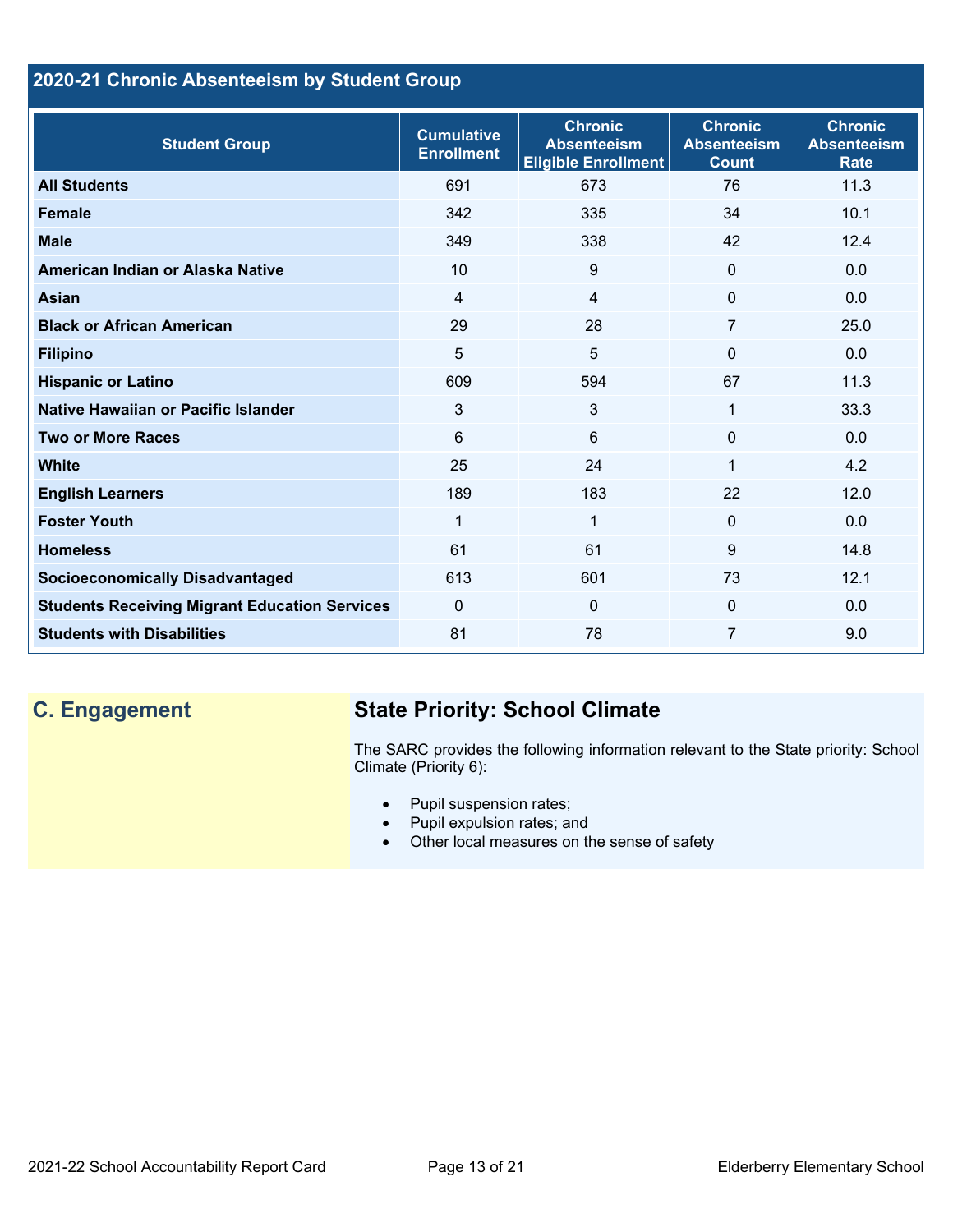## **Suspensions and Expulsions**

This table displays suspensions and expulsions data collected between July through June, each full school year respectively. Data collected during the 2020-21 school year may not be comparable to earlier years of this collection due to differences in learning mode instruction in response to the COVID-19 pandemic.

| <b>Subject</b>     | <b>School</b><br>2018-19 | <b>School</b><br>2020-21 | <b>District</b><br>2018-19 | <b>District</b><br>2020-21 | <b>State</b><br>2018-19 | <b>State</b><br>2020-21 |
|--------------------|--------------------------|--------------------------|----------------------------|----------------------------|-------------------------|-------------------------|
| <b>Suspensions</b> | 0.25                     | 0.00                     | 2.98                       | 0.03                       | 3.47                    | 0.20                    |
| <b>Expulsions</b>  | 0.00                     | 0.00                     | 0.00                       | 0.00                       | 0.08                    | 0.00                    |

This table displays suspensions and expulsions data collected between July through February, partial school year due to the COVID-19 pandemic. The 2019-2020 suspensions and expulsions rate data are not comparable to other year data because the 2019-2020 school year is a partial school year due to the COVID-19 crisis. As such, it would be inappropriate to make any comparisons in rates of suspensions and expulsions in the 2019-2020 school year compared to other school years.

| <b>Subject</b>     | <b>School</b><br>2019-20 | <b>District</b><br>2019-20 | <b>State</b><br>2019-20 |
|--------------------|--------------------------|----------------------------|-------------------------|
| <b>Suspensions</b> | 0.37                     | 1.64                       | 2.45                    |
| <b>Expulsions</b>  | 0.00                     | 0.00                       | 0.05                    |

## **2020-21 Suspensions and Expulsions by Student Group**

| <b>Student Group</b>                                 | <b>Suspensions Rate</b> | <b>Expulsions Rate</b> |
|------------------------------------------------------|-------------------------|------------------------|
| <b>All Students</b>                                  | 0.00                    | 0.00                   |
| <b>Female</b>                                        | 0.00                    | 0.00                   |
| <b>Male</b>                                          | 0.00                    | 0.00                   |
| American Indian or Alaska Native                     | 0.00                    | 0.00                   |
| <b>Asian</b>                                         | 0.00                    | 0.00                   |
| <b>Black or African American</b>                     | 0.00                    | 0.00                   |
| <b>Filipino</b>                                      | 0.00                    | 0.00                   |
| <b>Hispanic or Latino</b>                            | 0.00                    | 0.00                   |
| Native Hawaiian or Pacific Islander                  | 0.00                    | 0.00                   |
| <b>Two or More Races</b>                             | 0.00                    | 0.00                   |
| <b>White</b>                                         | 0.00                    | 0.00                   |
| <b>English Learners</b>                              | 0.00                    | 0.00                   |
| <b>Foster Youth</b>                                  | 0.00                    | 0.00                   |
| <b>Homeless</b>                                      | 0.00                    | 0.00                   |
| <b>Socioeconomically Disadvantaged</b>               | 0.00                    | 0.00                   |
| <b>Students Receiving Migrant Education Services</b> | 0.00                    | 0.00                   |
| <b>Students with Disabilities</b>                    | 0.00                    | 0.00                   |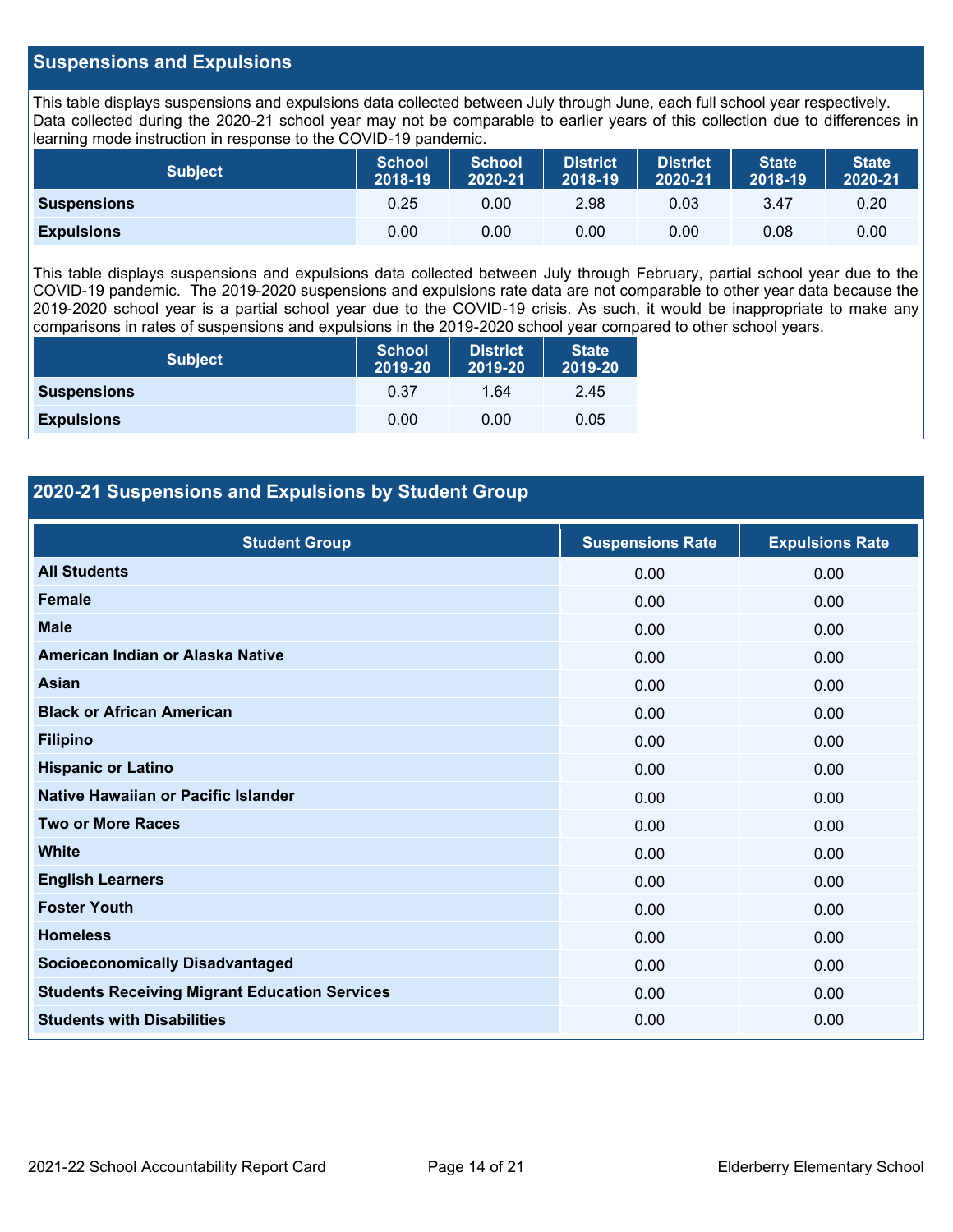## **2021-22 School Safety Plan**

Elderberry's safety plan is reviewed and updated at the beginning of each academic year. On August 4, 2021, the staff reviewed and received an updated copy of the safety plan in the school handbook. The plan outlines active shooter, emergency attendance forms, emergency response team members, fire, earthquake and AED procedures. This year, staff, students, and parents will receive an updated, district-wide active shooter training. Monthly drills offer staff and students the opportunity to practice and become comfortable with procedures in the event of an emergency. In addition, the emergency procedures are reviewed during the year so the staff and students are prepared and understand their roles during a disaster. Practice and review of our emergency procedures enable our efficient and immediate response during monthly scheduled and unscheduled drills. Parents are informed of drills and procedures practiced by staff and students at parent meetings during the school year.

## **D. Other SARC Information Information Required in the SARC**

The information in this section is required to be in the SARC but is not included in the state priorities for LCFF.

## **2018-19 Elementary Average Class Size and Class Size Distribution**

This table displays the 2018-19 average class size and class size distribution. The columns titled "Number of Classes" indicates how many classes fall into each size category (a range of total students per class). The "Other" category is for multigrade level classes.

| <b>Grade Level</b> | <b>Average</b><br><b>Class Size</b> | 1-20 Students | Number of Classes with   Number of Classes with   Number of Classes with<br>21-32 Students | 33+ Students |
|--------------------|-------------------------------------|---------------|--------------------------------------------------------------------------------------------|--------------|
| N                  | 22                                  |               |                                                                                            |              |
|                    | 22                                  |               |                                                                                            |              |
|                    | 23                                  |               | 5                                                                                          |              |
|                    | 20                                  |               | 5                                                                                          |              |
|                    | 32                                  |               |                                                                                            |              |
|                    | 28                                  |               |                                                                                            |              |
|                    | 23                                  |               |                                                                                            |              |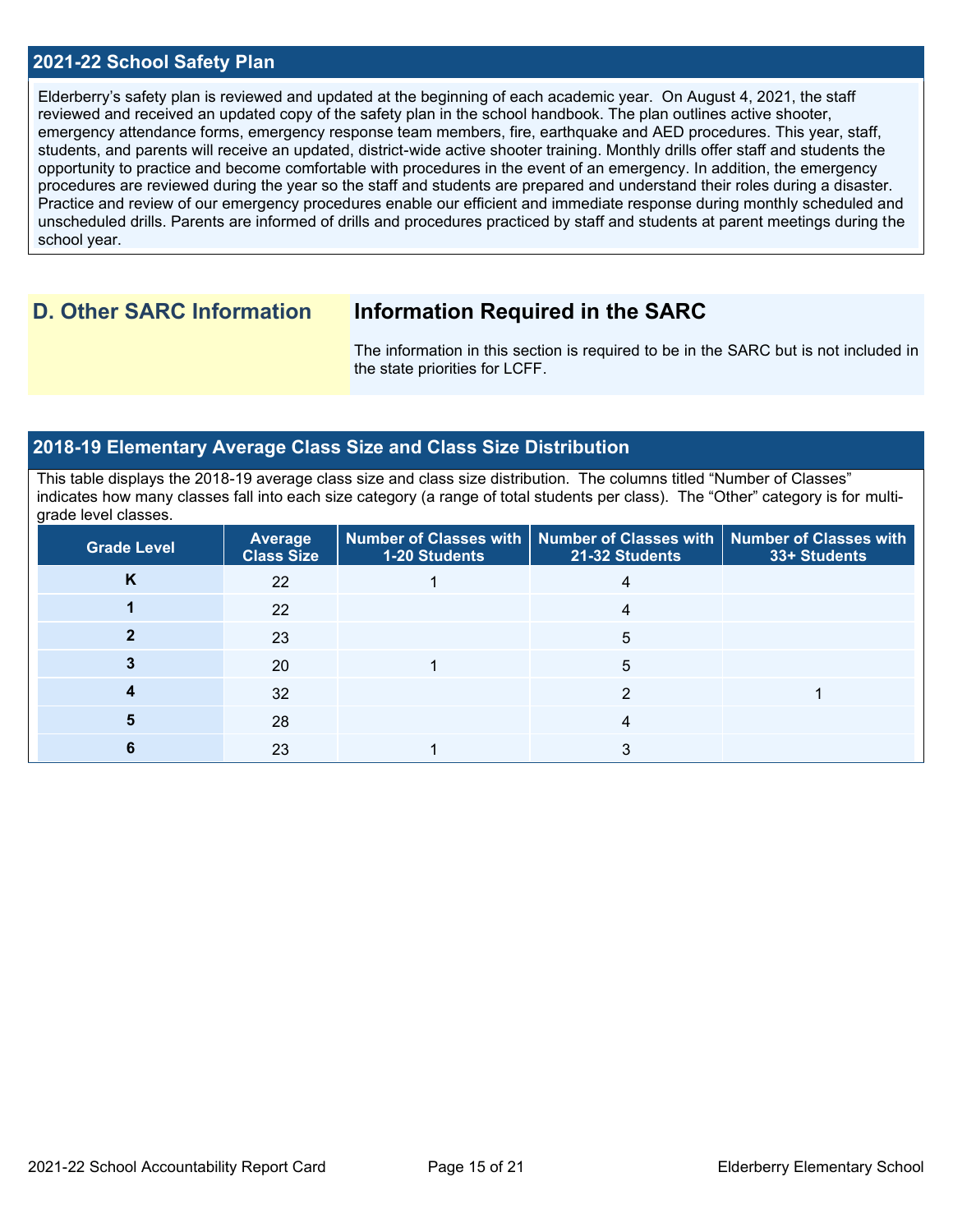## **2019-20 Elementary Average Class Size and Class Size Distribution**

This table displays the 2019-20 average class size and class size distribution. The columns titled "Number of Classes" indicates how many classes fall into each size category (a range of total students per class). The "Other" category is for multi-grade level classes.

| <b>Grade Level</b> | <b>Average</b><br><b>Class Size</b> | <b>Number of Classes with</b><br>1-20 Students | <b>Number of Classes with</b><br>21-32 Students | <b>Number of Classes with</b><br>33+ Students |
|--------------------|-------------------------------------|------------------------------------------------|-------------------------------------------------|-----------------------------------------------|
| K                  | 19                                  | 3                                              |                                                 |                                               |
|                    | 22                                  |                                                |                                                 |                                               |
|                    | 21                                  | 3                                              |                                                 |                                               |
|                    | 23                                  |                                                | 5                                               |                                               |
| 4                  | 30                                  |                                                | 4                                               |                                               |
| 5                  | 31                                  |                                                | 3                                               |                                               |
| 6                  | 28                                  |                                                | 4                                               |                                               |
| <b>Other</b>       | 14                                  |                                                |                                                 |                                               |

## **2020-21 Elementary Average Class Size and Class Size Distribution**

This table displays the 2020-21 average class size and class size distribution. The columns titled "Number of Classes" indicates how many classes fall into each size category (a range of total students per class). The "Other" category is for multi-grade level classes.

| <b>Grade Level</b> | <b>Average</b><br><b>Class Size</b> | 1-20 Students | Number of Classes with   Number of Classes with   Number of Classes with<br>21-32 Students | 33+ Students |
|--------------------|-------------------------------------|---------------|--------------------------------------------------------------------------------------------|--------------|
| K                  | 17                                  | 5             |                                                                                            |              |
|                    | 19                                  | 4             |                                                                                            |              |
| כי                 | 20                                  | 3             |                                                                                            |              |
|                    | 21                                  | ◠             | າ                                                                                          |              |
| 4                  | 27                                  |               | 4                                                                                          |              |
| 5                  | 29                                  |               | 4                                                                                          |              |
| 6                  | 29                                  |               | 3                                                                                          |              |
| <b>Other</b>       | 13                                  |               |                                                                                            |              |

### **2020-21 Ratio of Pupils to Academic Counselor**

This table displays the ratio of pupils to Academic Counselor. One full time equivalent (FTE) equals one staff member working full time; one FTE could also represent two staff members who each work 50 percent of full time.

| <b>Title</b>                        | <b>Ratio</b> |
|-------------------------------------|--------------|
| <b>Pupils to Academic Counselor</b> |              |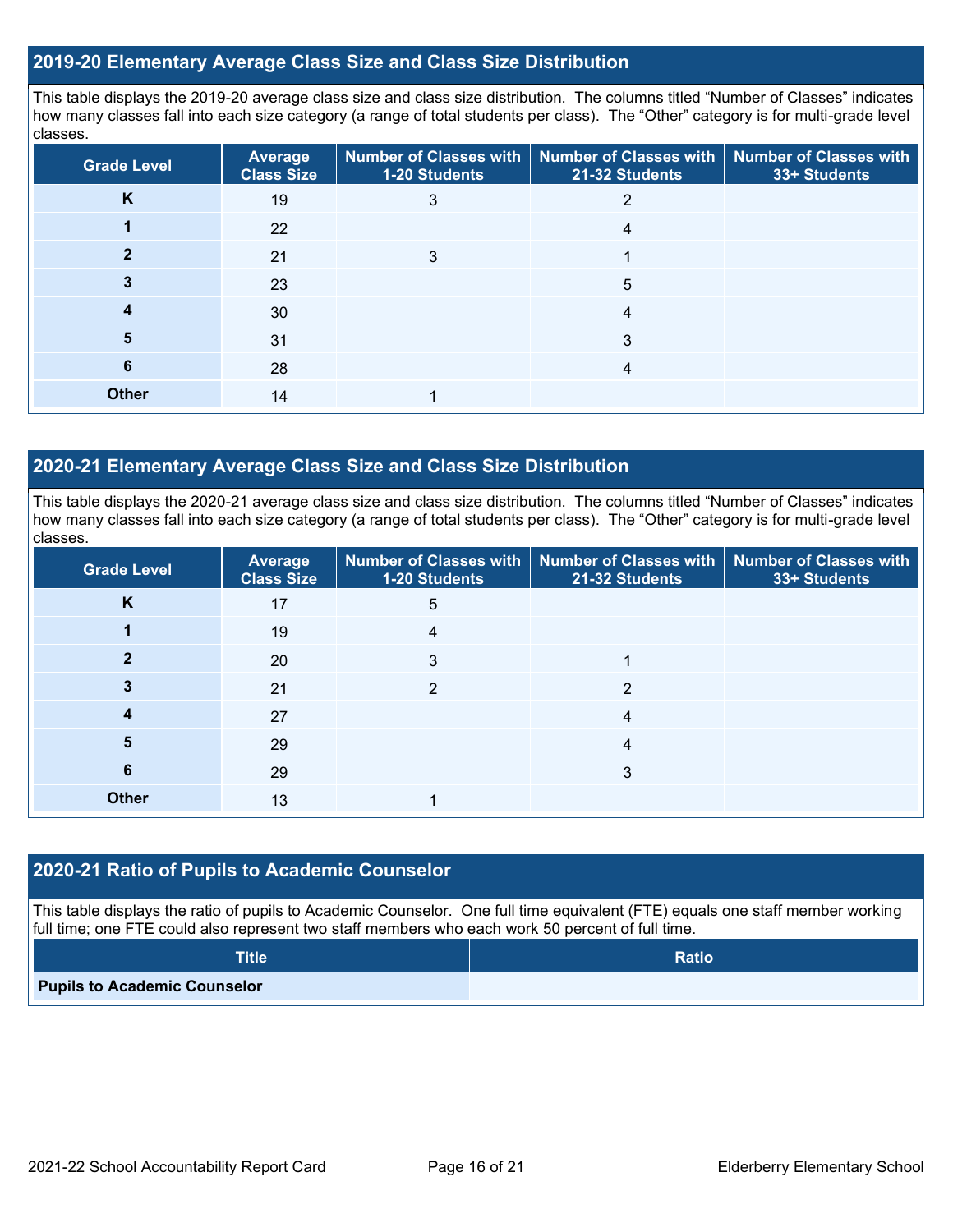## **2020-21 Student Support Services Staff**

This table displays the number of FTE support staff assigned to this school. One full time equivalent (FTE) equals one staff member working full time; one FTE could also represent two staff members who each work 50 percent of full time.

| <b>Title</b>                                                         | <b>Number of FTE Assigned to School</b> |
|----------------------------------------------------------------------|-----------------------------------------|
| <b>Counselor (Academic, Social/Behavioral or Career Development)</b> | 0                                       |
| Library Media Teacher (Librarian)                                    | 0                                       |
| Library Media Services Staff (Paraprofessional)                      | 0                                       |
| <b>Psychologist</b>                                                  | 0                                       |
| <b>Social Worker</b>                                                 | $\Omega$                                |
| <b>Speech/Language/Hearing Specialist</b>                            | 0                                       |
| <b>Resource Specialist (non-teaching)</b>                            | 0                                       |

### **2019-20 Expenditures Per Pupil and School Site Teacher Salaries**

This table displays the 2019-20 expenditures per pupil and average teach salary for this school. Cells with N/A values do not require data.

| <b>Level</b>                                         | <b>Total</b><br><b>Expenditures</b><br><b>Per Pupil</b> | <b>Expenditures</b><br><b>Per Pupil</b><br>(Restricted) | <b>Expenditures</b><br><b>Per Pupil</b><br>(Unrestricted) | <b>Average</b><br><b>Teacher</b><br><b>Salary</b> |
|------------------------------------------------------|---------------------------------------------------------|---------------------------------------------------------|-----------------------------------------------------------|---------------------------------------------------|
| <b>School Site</b>                                   | \$6225.0                                                | \$755.0                                                 | \$5470.0                                                  | \$83130.0                                         |
| <b>District</b>                                      | N/A                                                     | N/A                                                     | \$1608.0                                                  | \$92,686                                          |
| <b>Percent Difference - School Site and District</b> | N/A                                                     | N/A                                                     | 109.1                                                     | $-10.9$                                           |
| <b>State</b>                                         |                                                         |                                                         | \$8,444                                                   | \$85,863                                          |
| <b>Percent Difference - School Site and State</b>    | N/A                                                     | N/A                                                     | $-42.7$                                                   | $-3.2$                                            |

## **2020-21 Types of Services Funded**

The data coach works with teachers to provide the best first instruction through coaching and planning. All assessments and data are monitored as well. There is teacher training in the use of technology, i-Ready, illuminate and CAASP for analyzing ongoing student assessment of instructional programs. The intervention teacher works with targeted groups of students throughout the day to provide reading instruction and intervention with a particular focus on Universal Access time. She also assists teachers in intervention documentation and parent meetings to support student progress and interventions. After school intervention classes and Saturday Make Up Academy are provided for student support. We utilize the use of technology via document cameras, interactive Smartboards, printers, and Chomebooks (1:1) for classroom learning to engage all students. In addition, online learning programs are utilized to help strengthen student skills.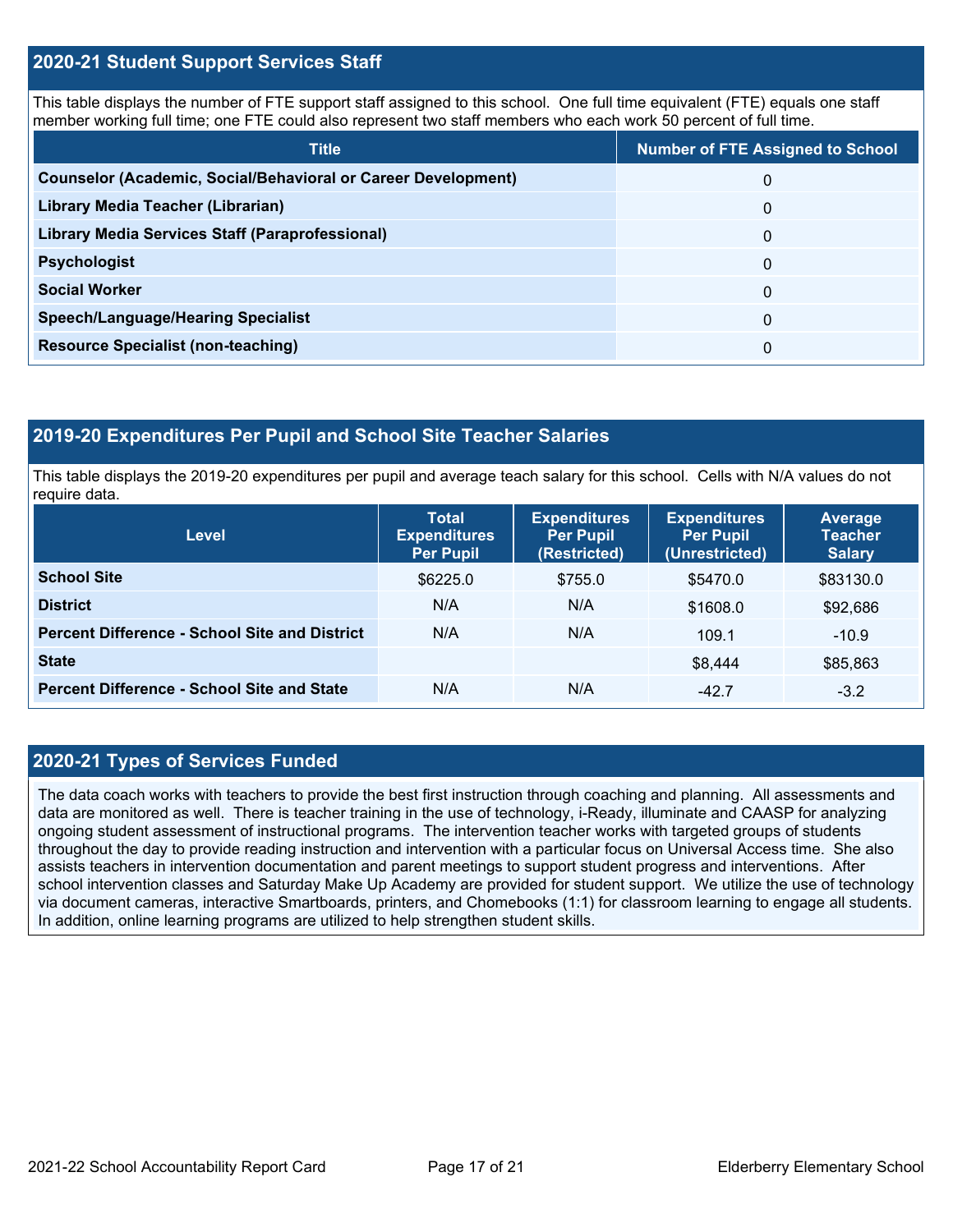## **2019-20 Teacher and Administrative Salaries**

This table displays the 2019-20 Teacher and Administrative salaries. For detailed information on salaries, see the CDE Certification Salaries & Benefits web page at [http://www.cde.ca.gov/ds/fd/cs/.](http://www.cde.ca.gov/ds/fd/cs/)

| Category                                             | <b>District</b><br><b>Amount</b> | <b>State Average</b><br>for Districts<br>in Same Category |
|------------------------------------------------------|----------------------------------|-----------------------------------------------------------|
| <b>Beginning Teacher Salary</b>                      | \$48,998                         | \$52,060                                                  |
| <b>Mid-Range Teacher Salary</b>                      | \$87,146                         | \$84,043                                                  |
| <b>Highest Teacher Salary</b>                        | \$105,113                        | \$107,043                                                 |
| <b>Average Principal Salary (Elementary)</b>         | \$138,892                        | \$133,582                                                 |
| <b>Average Principal Salary (Middle)</b>             | \$141,565                        | \$138,803                                                 |
| <b>Average Principal Salary (High)</b>               | \$0                              | \$133,845                                                 |
| <b>Superintendent Salary</b>                         | \$319,095                        | \$240,628                                                 |
| <b>Percent of Budget for Teacher Salaries</b>        | 37%                              | 35%                                                       |
| <b>Percent of Budget for Administrative Salaries</b> | 6%                               | 5%                                                        |

### **Professional Development**

OMSD offers research-based, on-going professional development for certificated, classified and management employees aligned with the district's long-term goals. Professional development is conducted within the context of continuous improvement to ensure increasing student achievement and the social-emotional wellbeing of every student. It is designed to help employees enhance their know ledge and develop important skills to provide quality services in order to maximize student learning and achievement. Professional development courses and programs are developed and coordinated through the district's Learning Support Services and Technology departments. The focus of all professional development is based on the instructional and management needs that are identified and prioritized through the use of Professional Learning Communities. The needs are defined in the goals of our district and school plan.

Professional development at the site and district levels address the core curriculum, instructional strategies, standards-based instruction, classroom management and the MTSS multi-tiered levels of support. Some of the pieces of training include curriculum implementation, classroom management, risk management, leadership development, job-specific mandated training for classified positions and district-wide training in regards to the Common Core State Standards and corresponding materials, strategies and resources for use in the classroom. Technology is another important area for OMSD professional development. District level professional development includes state programs such as; the Induction Program for New Teachers and Peer Assistance and Review (PAR). OMSD offers training to support classroom instruction in all curricular areas. Coaches, Teachers On Assignment (TOA) and Resource Specialists are trained by the district to provide ongoing support at each site to ensure effective implementation and continuity throughout the district. Spotlight classrooms offer opportunities for teachers to visit and observe model classrooms and implementation of strategies. Site initiatives also include the development of vocabulary and academic language.

Elderberry Elementary School maintains a focus on student learning through effective instruction and the highest levels of student engagement. This is achieved through constant alignment of instruction based on student data. Staff development is also focused on implementation of state approved curriculum adoptions. Grade levels collaborate with the data coach and administration regularly including planning days every six weeks devoted to the analysis of standards-based assessment data and planning of instruction. The Data Coach plays a critical role in supporting teachers. Coaching cycles are used to support new teachers and teachers seeking to improve their instruction. New teachers and grade levels meet with the Instructional Coach continually for on-going development. Site administrators conduct regular walkthroughs, provide feedback and work closely with the Coach and grade level teams to enhance professional practices.

Staff meetings and PLCs are also devoted to reviewing the most current school-wide data, identifying areas of strength and weakness, previewing the next standards taught and identifying engagement strategies in order for students to be active participants in their own learning. Effective collaboration and staff development have been fundamental to increasing student achievement and academic success for the Elderberry School Family.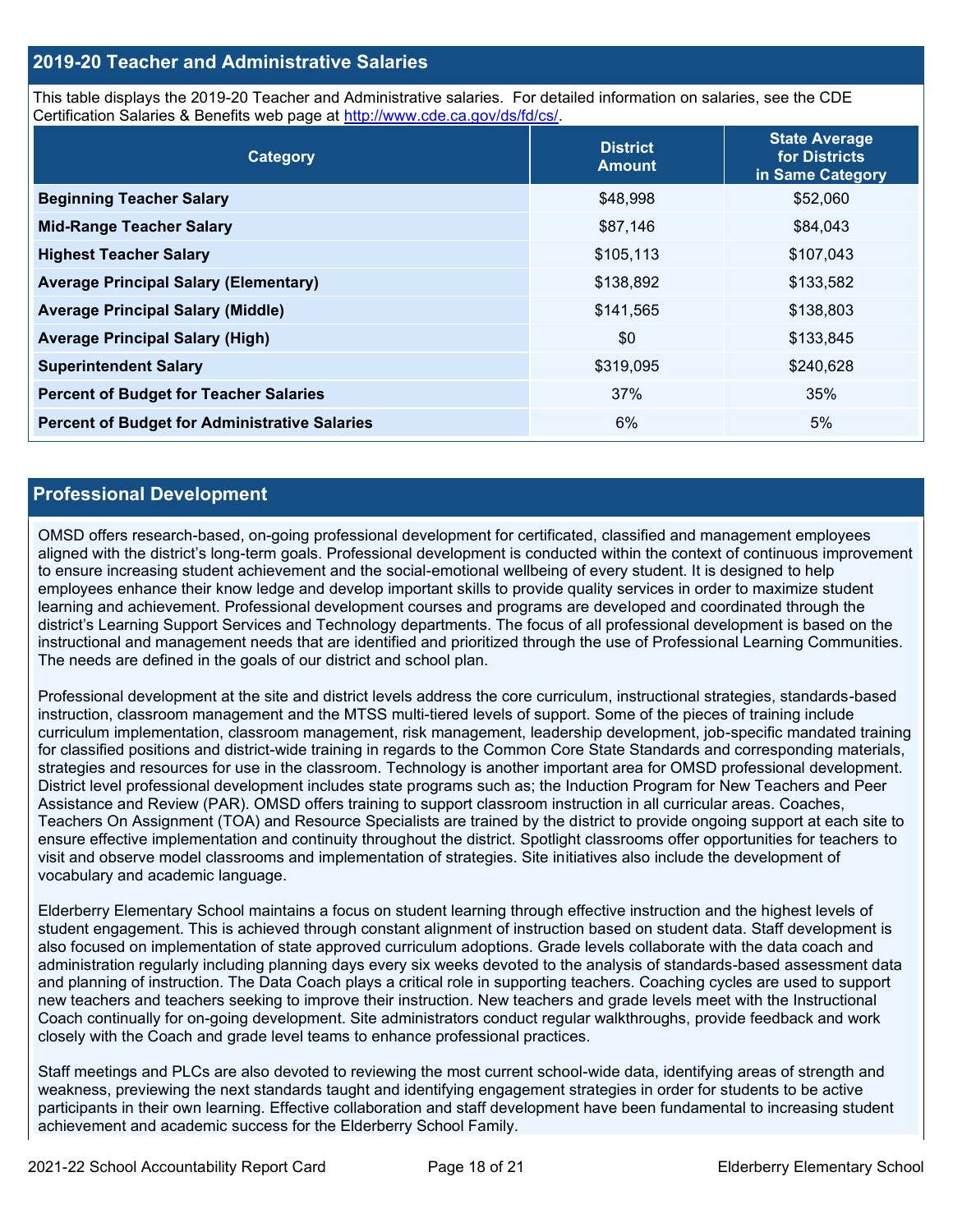| <b>Professional Development</b>                                                                          |    |    |                                                 |  |  |  |
|----------------------------------------------------------------------------------------------------------|----|----|-------------------------------------------------|--|--|--|
| This table displays the number of school days dedicated to staff development and continuous improvement. |    |    |                                                 |  |  |  |
| <b>Subject</b>                                                                                           |    |    | $\vert$ 2019-20 $\vert$ 2020-21 $\vert$ 2021-22 |  |  |  |
| Number of school days dedicated to Staff Development and Continuous Improvement                          | 50 | 50 | 50                                              |  |  |  |

# **Ontario-Montclair School District 2020-21 Local Accountability Report Card (LARC) Addendum**

## **Local Accountability Report Card (LARC) Addendum**

**2020-21 Local Accountability Report Card (LARC) Addendum Overview**



On July 14, 2021, the California State Board of Education (SBE) determined that the California Department of Education (CDE) will use the SARC as the mechanism to conduct a one-time data collection of the LEA-level aggregate test results of all school's local assessments administered during the 2020–2021 school year in order to meet the federal Every Students Succeeds Act (ESSA) reporting requirement for the Local Educational Agency Accountability Report Cards (LARCs).

Each local educational agency (LEA) is responsible for preparing and posting their annual LARC in accordance with the federal ESSA. As a courtesy, the CDE prepares and posts the LARCs on behalf of all LEAs.

Only for the 2020–2021 school year and the 2020–2021 LARCs, LEAs are required to report their aggregate local assessments test results at the LEA-level to the CDE by populating the tables below via the SARC. These data will be used to meet the LEAs' federal requirement for their LARCs. Note that it is the responsibility of the school and LEA to ensure that all student privacy and suppression rules are in place when reporting data in Tables 3 and 4 in the Addendum, as applicable.

The tables below are not part of the SBE approved 2020–2021 SARC template but rather are the mechanism by which these required data will be collected from LEAs.

For purposes of the LARC and the following tables, an LEA is defined as a school district, a county office of education, or a direct funded charter school.

| <b>2021-22 District Contact Information</b> |                                          |  |  |  |
|---------------------------------------------|------------------------------------------|--|--|--|
| <b>District Name</b>                        | <b>Ontario-Montclair School District</b> |  |  |  |
| <b>Phone Number</b>                         | $(909)$ 459-2500                         |  |  |  |
| Superintendent                              | Dr. James Q. Hammond                     |  |  |  |
| <b>Email Address</b>                        | info@omsd.net                            |  |  |  |
| <b>District Website Address</b>             | https://www.omsd.net                     |  |  |  |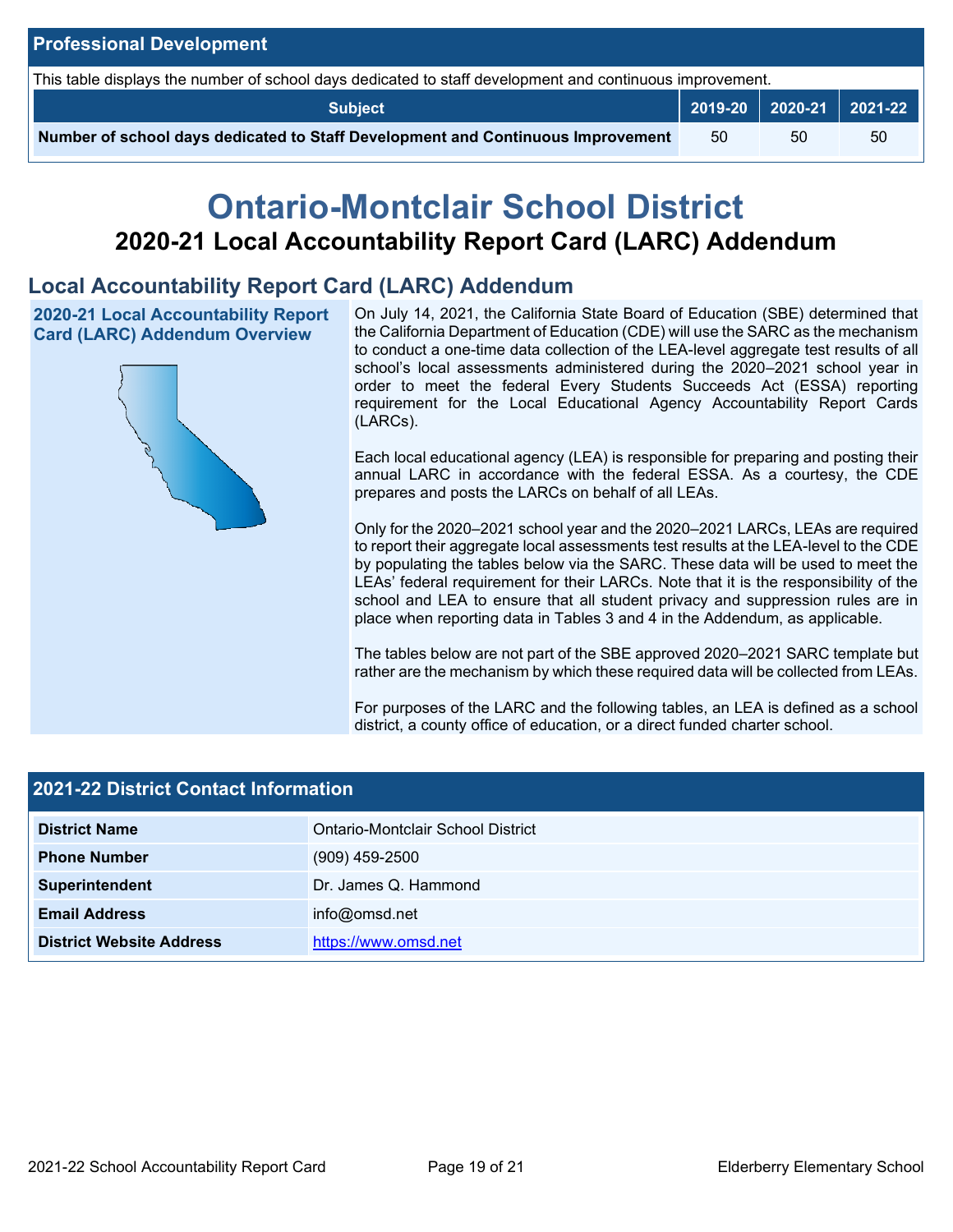## **2020-21 CAASPP Test Results in ELA by Student Group**

This table displays CAASPP test results in ELA by student group for students grades three through eight and grade eleven taking and completing a state-administered assessment. The CDE will populate this table for schools in cases where the school administered the CAASPP assessment. In cases where the school administered a local assessment instead of CAASPP, the CDE will populate this table with "NT" values, meaning this school did not test students using the CAASPP. See the local assessment(s) table for more information.

| <b>CAASPP</b><br><b>Student Groups</b>               | <b>CAASPP</b><br><b>Total</b><br><b>Enrollment</b> | <b>CAASPP</b><br><b>Number</b><br><b>Tested</b> | <b>CAASPP</b><br><b>Percent</b><br><b>Tested</b> | <b>CAASPP</b><br><b>Percent</b><br><b>Not Tested</b> | <b>CAASPP</b><br><b>Percent</b><br>Met or<br><b>Exceeded</b> |
|------------------------------------------------------|----------------------------------------------------|-------------------------------------------------|--------------------------------------------------|------------------------------------------------------|--------------------------------------------------------------|
| <b>All Students</b>                                  | 12994                                              | <b>NT</b>                                       | <b>NT</b>                                        | <b>NT</b>                                            | <b>NT</b>                                                    |
| <b>Female</b>                                        | 6378                                               | <b>NT</b>                                       | <b>NT</b>                                        | <b>NT</b>                                            | <b>NT</b>                                                    |
| <b>Male</b>                                          | 6616                                               | <b>NT</b>                                       | <b>NT</b>                                        | <b>NT</b>                                            | <b>NT</b>                                                    |
| American Indian or Alaska Native                     | 92                                                 | <b>NT</b>                                       | <b>NT</b>                                        | <b>NT</b>                                            | <b>NT</b>                                                    |
| <b>Asian</b>                                         | 257                                                | <b>NT</b>                                       | <b>NT</b>                                        | <b>NT</b>                                            | <b>NT</b>                                                    |
| <b>Black or African American</b>                     | 394                                                | <b>NT</b>                                       | <b>NT</b>                                        | <b>NT</b>                                            | <b>NT</b>                                                    |
| <b>Filipino</b>                                      | 81                                                 | <b>NT</b>                                       | <b>NT</b>                                        | <b>NT</b>                                            | <b>NT</b>                                                    |
| <b>Hispanic or Latino</b>                            | 11629                                              | <b>NT</b>                                       | <b>NT</b>                                        | <b>NT</b>                                            | <b>NT</b>                                                    |
| <b>Native Hawaiian or Pacific Islander</b>           | 31                                                 | <b>NT</b>                                       | <b>NT</b>                                        | <b>NT</b>                                            | <b>NT</b>                                                    |
| <b>Two or More Races</b>                             | 140                                                | <b>NT</b>                                       | <b>NT</b>                                        | <b>NT</b>                                            | <b>NT</b>                                                    |
| <b>White</b>                                         | 370                                                | <b>NT</b>                                       | <b>NT</b>                                        | <b>NT</b>                                            | <b>NT</b>                                                    |
| <b>English Learners</b>                              | 2756                                               | <b>NT</b>                                       | <b>NT</b>                                        | <b>NT</b>                                            | <b>NT</b>                                                    |
| <b>Foster Youth</b>                                  | 73                                                 | <b>NT</b>                                       | <b>NT</b>                                        | <b>NT</b>                                            | <b>NT</b>                                                    |
| <b>Homeless</b>                                      | 2320                                               | <b>NT</b>                                       | <b>NT</b>                                        | <b>NT</b>                                            | <b>NT</b>                                                    |
| <b>Military</b>                                      | $\mathbf 0$                                        | $\mathbf 0$                                     | $\mathbf 0$                                      | $\mathbf 0$                                          | 0                                                            |
| <b>Socioeconomically Disadvantaged</b>               | 11552                                              | <b>NT</b>                                       | <b>NT</b>                                        | <b>NT</b>                                            | <b>NT</b>                                                    |
| <b>Students Receiving Migrant Education Services</b> | 0                                                  | $\mathbf 0$                                     | $\mathbf{0}$                                     | $\mathbf 0$                                          | 0                                                            |
| <b>Students with Disabilities</b>                    | 1919                                               | <b>NT</b>                                       | <b>NT</b>                                        | <b>NT</b>                                            | <b>NT</b>                                                    |